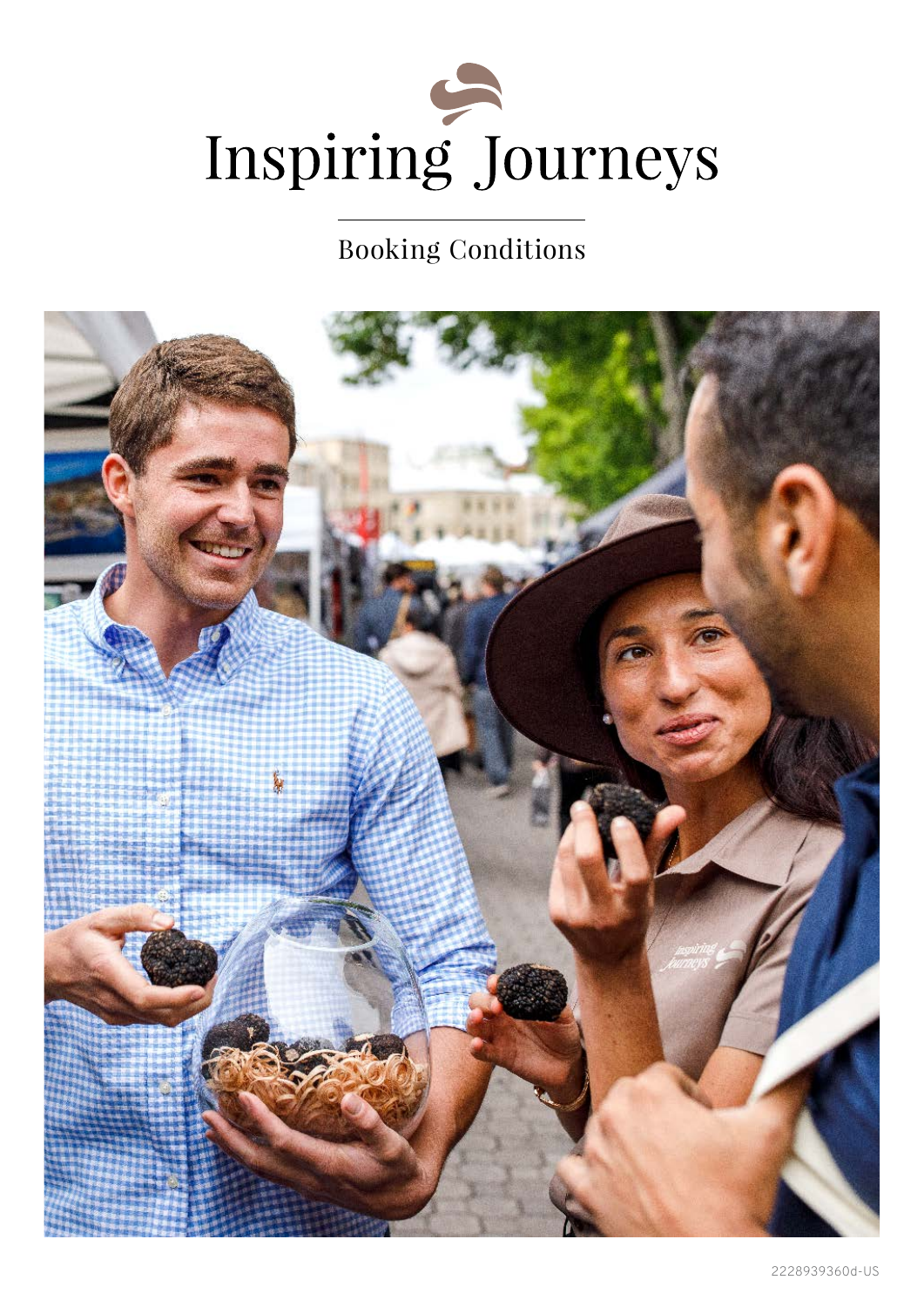Inspiring Journeys is a brand owned by AAT Kings Tours Pty. Ltd., and can be used interchangeably with AAT Kings.

# **Booking Conditions**

#### **Summary Booking & Cancellation Terms**

|                                                                                                                                       | Period of Notice | Cancellation |
|---------------------------------------------------------------------------------------------------------------------------------------|------------------|--------------|
| Inspiring Journeys (including land only)                                                                                              | $60+$            | Deposit      |
| Inspiring Journeys require a \$200 non-refundable deposit per                                                                         | $59-16$          | 30%          |
| person per tour within 3 days. Any cancellation of additional                                                                         | $15 - 8$         | 50%          |
| services booked prior to and after your tour booking, such as pre/<br>post accommodation and transfers, that are cancelled within     | $7 - 1$          | 90%          |
| 14 days of tour departure incur a 100% cancellation fee.                                                                              | Day of departure | 100%         |
|                                                                                                                                       | $90+$            | Deposit      |
| Inspiring Journeys (including land and internal-vacation                                                                              | $89 - 60$        | 30%          |
| airfares)                                                                                                                             | $59 - 16$        | 60%          |
| Inspiring Journeys require a \$350 non-refundable deposit per person<br>per tour within 7 days. See relevant itineraries for details. | $15 - 8$         | 90%          |
|                                                                                                                                       | $7 - 0$          | 100%         |

#### **Payments**

- these payments and cancellation fees are in addition to any deposit required or cancellation fee charged by your travel agent
- reservations will be held for 3 days only (or 7 days for trips including internal-vacation airfares) without deposit (if booking departure is outside of 60 or 90 days)
- once your deposit has been received, Inspiring Journeys will send to your travel agent, or yourself if you've booked directly with Inspiring Journeys, confirmation of the details of the booking
- balance of payment for your tour is to be paid 60 or 90 days prior to departure or at time of booking if departure is within 60 or 90 days (different payment requirements apply to third party tours and rail, to be advised at time of booking)
- all airfares are subject to strict payment and ticketing deadlines, to be advised at the time of booking
- the operator reserves the right to re-sell seats without warning if applicants fail to finalise payment within the prescribed time
- a 1% fee will be applied to credit cards at the time of payment (not available to travel agents)

By paying the required deposit per person per tour to your travel agent, or Inspiring Journeys direct reservations consultant, you acknowledge that you have read, understood and accepted these Booking Conditions, which make up the contract between you and Inspiring Journeys. In the case of computer or human billing errors, we reserve the right to re-invoice participants with correct billing.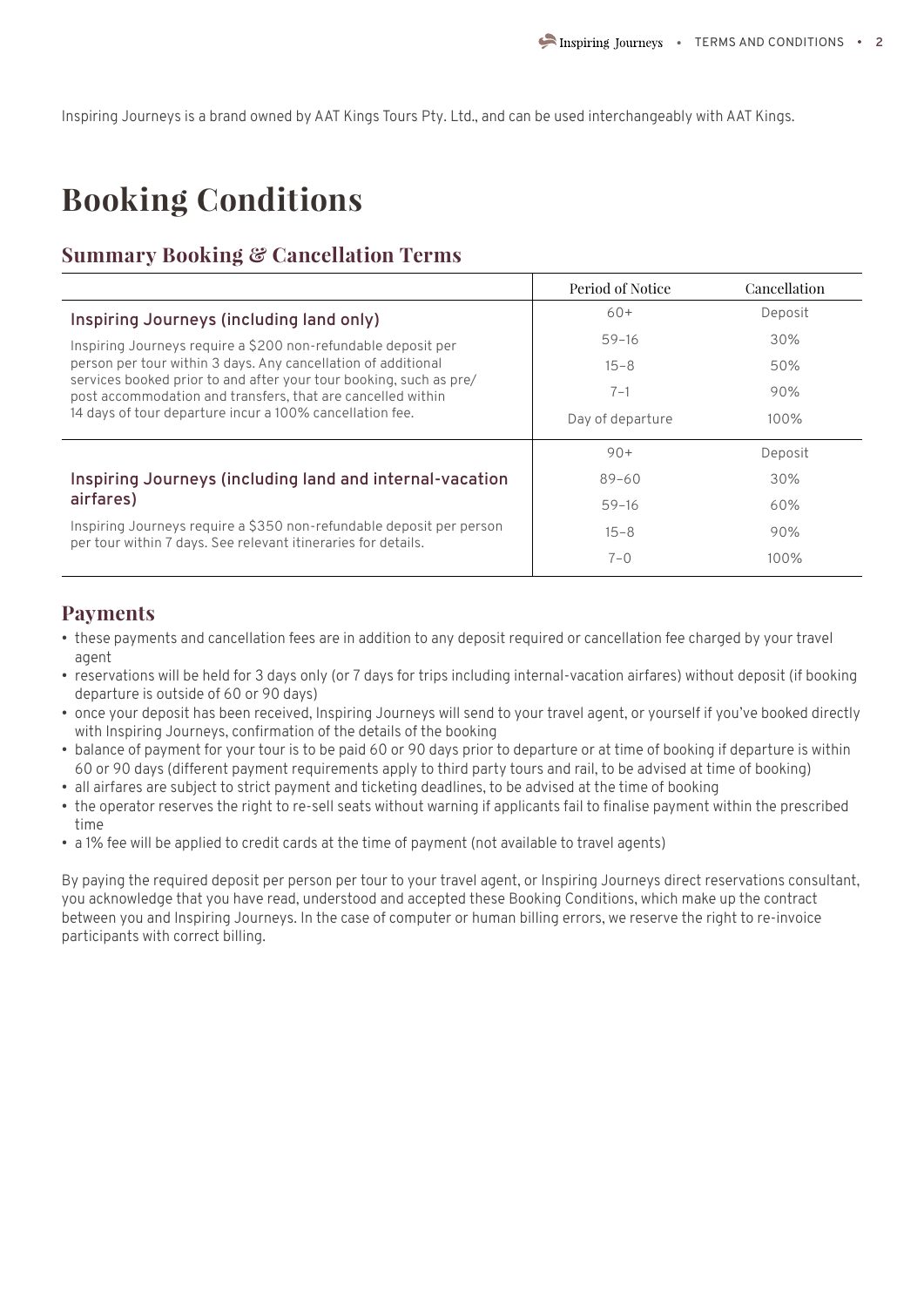# **Your Trip Booking**

Your agreement is with Inspiring Journeys and a contract is formed when you make a reservation with us that we accept. Enrollment in and payment for a guided vacation shall constitute acceptance by the guest of the terms and conditions in this document. These cannot be varied except in writing by an officer of the Company.

All contracts with Inspiring Journeys are made subject to the terms of these booking conditions.

We reserve the right to change these booking conditions at any time prior to you making a booking.

The invalidity of any provisions herein shall not affect the validity of any other provisions. The agreement shall be construed as though the invalid provision was not contained herein and was replaced with an enforceable provision as similar as possible to the original provision. Should any conflict arise between these booking conditions and those contained within our brochures, these booking conditions shall prevail.

| <b>Departure Date</b> | The departure date is the date indicated on the booking confirmation.                                                                                                                                                                                                                                                                                                                                                                                                                                                                                                                                                                                                                                                                                                                                                                                                                                                                                                                                                                                                                                                                                                                                                                                                                                                                                                                                                                                                                                                                                                                                                                                                                                         |
|-----------------------|---------------------------------------------------------------------------------------------------------------------------------------------------------------------------------------------------------------------------------------------------------------------------------------------------------------------------------------------------------------------------------------------------------------------------------------------------------------------------------------------------------------------------------------------------------------------------------------------------------------------------------------------------------------------------------------------------------------------------------------------------------------------------------------------------------------------------------------------------------------------------------------------------------------------------------------------------------------------------------------------------------------------------------------------------------------------------------------------------------------------------------------------------------------------------------------------------------------------------------------------------------------------------------------------------------------------------------------------------------------------------------------------------------------------------------------------------------------------------------------------------------------------------------------------------------------------------------------------------------------------------------------------------------------------------------------------------------------|
| Security              | Security is a major concern to all of us and the situation globally is constantly changing.<br>Events around the world, coupled with the "Travel Advisories" put out by various<br>governments, may at times necessitate changes to the accommodations and itinerary<br>or even trip cancellation. You must accept these risks involved in travel to any country<br>that may experience security difficulties and accept responsibility for your own travel<br>decisions.                                                                                                                                                                                                                                                                                                                                                                                                                                                                                                                                                                                                                                                                                                                                                                                                                                                                                                                                                                                                                                                                                                                                                                                                                                     |
| COVID-19              | An inherent risk of exposure to COVID-19 exists in any public place where people are<br>present. COVID-19 is an extremely contagious disease that can lead to severe illness<br>and death. Inspiring Journeys may require proof of vaccination or negative COVID tests,<br>with the situation changing rapidly please refer to https://inspiringjourneys.com/travel-<br>alerts/ and https://inspiringjourneys.com/fag/ for current requirements.<br>COVID-19 requirements vary from country to country and region to region and you<br>may be required to be fully vaccinated and provide evidence of vaccination. Evidence of<br>negative COVID tests may also be required. Airlines and other transport providers may<br>also have separate requirements. It is your responsibility to ensure that you comply at all<br>times with these requirements. No refunds will be given if you are unable to undertake<br>some or all of your vacation due to your failure to comply with these requirements. You<br>will be responsible for any resulting additional costs including travel and accommodation.<br>We ask that you please take personal responsibility for your wellbeing. This begins with<br>packing any personal protective equipment and sanitisers you require. Please adopt<br>physical distancing and hygiene practices throughout your pre-trip travel arrangements<br>and follow all health instructions whether physical signage, or requests from our<br>professional staff, once you are vacationing with us. To travel with Inspiring Journeys,<br>you voluntarily assume all risks related to exposure to COVID-19. Full details of hygiene<br>protocols can be found on our website. |
| <b>Force Majeure</b>  | Force Majeure Event means any event or circumstance beyond the control of Inspiring<br>Journeys, including but not limited to: (a) an act of god (such as earthquake, flood,<br>fire, explosion, landslide, lightning, action of the elements, force of nature, washout,<br>typhoon, hurricane, cyclone, tsunami, storm or storm warning or natural disaster); (b)<br>industrial disputes, work ban or other labour dispute or difficulty; (c) acts of terrorism,<br>political unrest, war or threat of war, riots or civil strife; (d) failure or delays to scheduled<br>transportation and the closure of airports or ports; (e) pandemic, epidemic or health<br>risk; (f) governmental and administrative actions (including closure of borders and travel<br>warnings and restrictions).                                                                                                                                                                                                                                                                                                                                                                                                                                                                                                                                                                                                                                                                                                                                                                                                                                                                                                                  |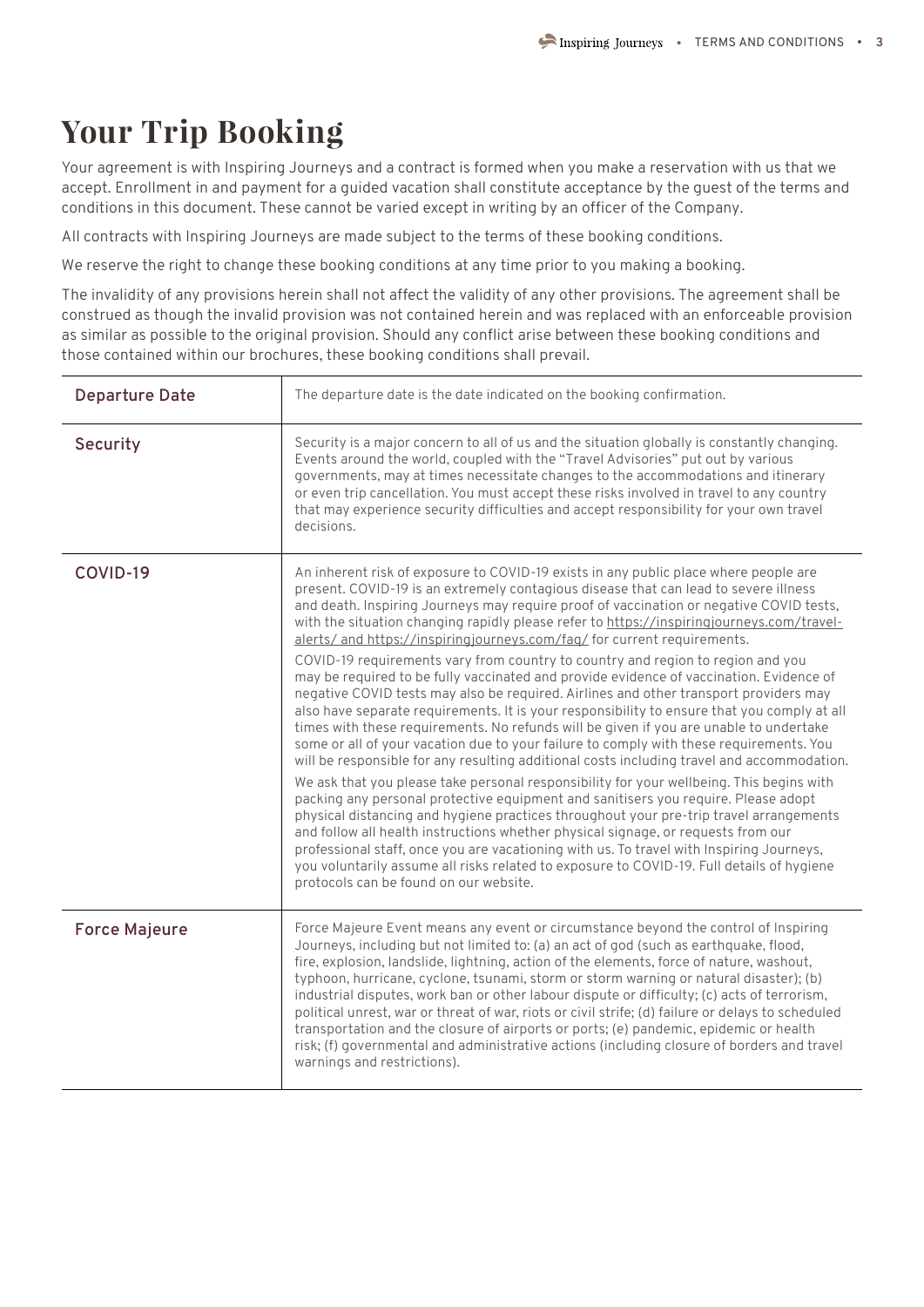### **Reservations and Payments**

- 1. Your trip will be confirmed after receipt of a non-refundable deposit as detailed in the Summary Booking and Cancellation Terms table. We reserve the right to refuse a booking without giving any reason and shall in that event return any deposit received. If not received within 5 days of booking, the reservation will automatically be canceled. On certain departures, deposits may be required at time of booking to hold seats.
- 2. Air-inclusive bookings may require an additional non-refundable deposit or payment in full at the time of booking, see Flight Reservations, Deposits and Cancellations section.
- 3. We may from time to time offer deposits at a reduced amount (Promotional Deposits) and these may be subject to different terms and conditions as specified by us. Such terms and conditions prevail to the extent of any inconsistency with these Booking Conditions.
- 4. Final payment for your trip reservation will be due prior to departure no later than as detailed in the Summary Booking and Cancellation Terms table. When making multiple trip bookings, full payment is for all trips according to the scheduled departure date of the first departing trip. Payment in full will be required at time of booking for reservations made later than the final payment due date (see Summary Booking and Cancellation table) prior to the trip departure date. Some special promotions may have different payment deadlines and cancellation terms.
- 5. Inspiring Journeys reserves the right to cancel the reservation and impose cancellation charges if any payment is not received as detailed within the Summary Booking and Cancellation table. Inspiring Journeys will not be responsible for lost land and/or air reservations.
- 6. Credit Card Bookings: Inspiring Journeys should be advised of your credit card number when making your reservation directly with us. For security purposes, we are required to collect the guest's credit card billing address, card expiration date and the customer verification code every time a payment is applied. A fee of 1% will be applied at the time of payment when paying by credit card. Credit card bookings are not available to travel agents.
- 7. Your Travel Agent shall hold all monies for each and every person named in the booking until the booking is confirmed at which time your Travel Agent shall provide those monies promptly to us. You consent to us depositing monies received by us as required by law. We will be entitled to keep interest earned on monies.

| <b>Name Changes</b>          | Inspiring Journeys does not charge for name changes or name corrections, however<br>where third party costs are incurred these will be passed on to the quest. Not all airlines<br>allow name changes or name corrections and a new airfare may need to be purchased<br>which will be passed onto the quest.                                                                                                                                                                                                                                                                                                                                                                                                                  |
|------------------------------|-------------------------------------------------------------------------------------------------------------------------------------------------------------------------------------------------------------------------------------------------------------------------------------------------------------------------------------------------------------------------------------------------------------------------------------------------------------------------------------------------------------------------------------------------------------------------------------------------------------------------------------------------------------------------------------------------------------------------------|
| <b>Other Booking Changes</b> | Inspiring Journeys does not charge for minor booking changes however where third<br>party costs are incurred these will be passed on to the guest. Costs and charges may<br>increase the closer to the departure date that changes are made. We will try to make your<br>requested change but it may on occasion not be possible.<br>A change of trip date or itinerary after final payment is due (see Summary Booking and<br>Cancellation table) will be treated as a cancellation. Cancellation fees will apply except<br>when the change is to an alternative departure and the trip price is equivalent or greater,<br>in which case any amendment costs incurred including airline charges and fees will be<br>charged. |

## **Booking Changes**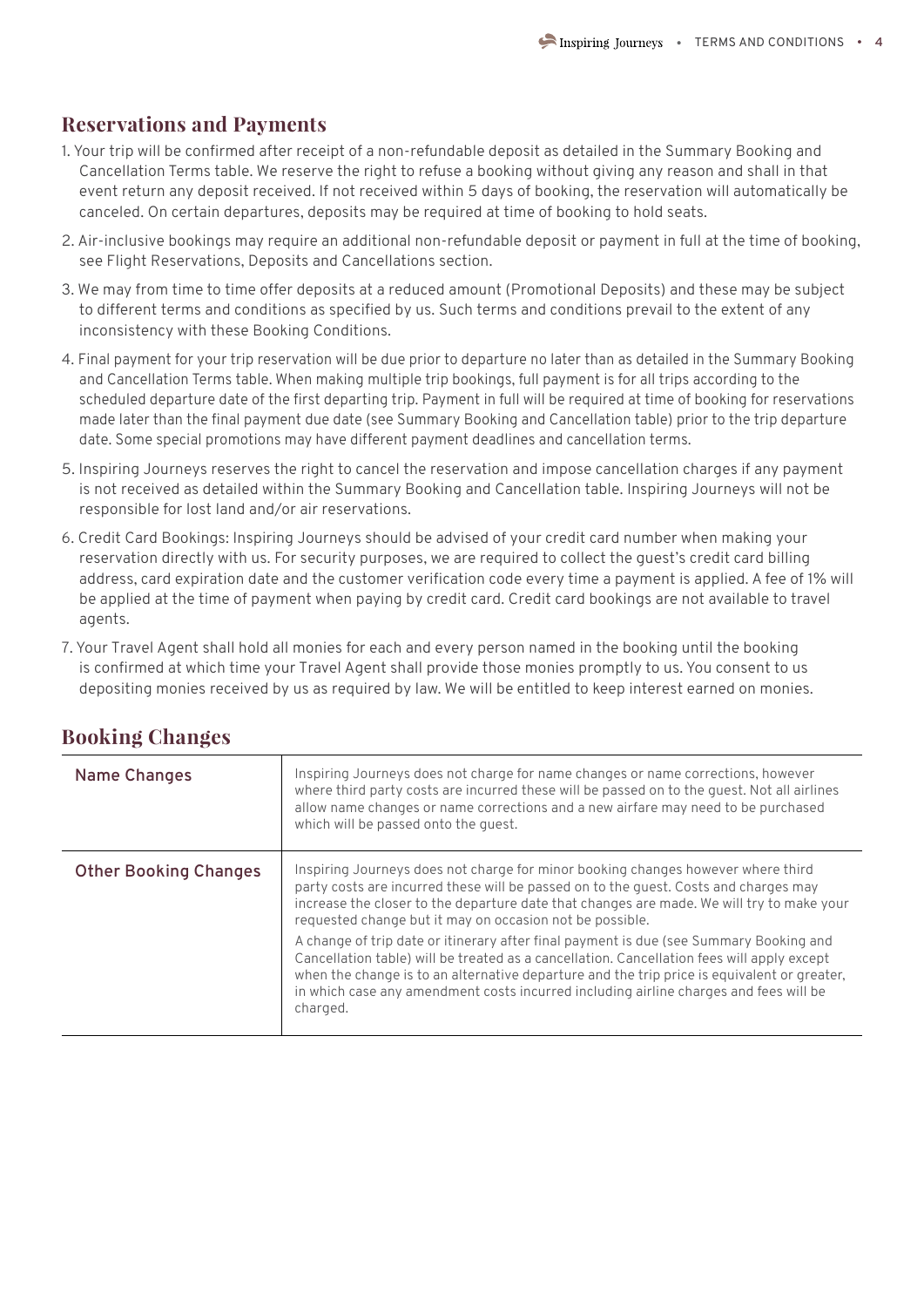# **Cancellations and Refunds**

| <b>Cancellation by</b><br><b>Inspiring Journeys</b> | Inspiring Journeys reserves the right, to modify or cancel any trip (definite or not),<br>accommodations, in-destination activity or arrangement at any time.                                                                                                                                                                                                                                                                                                                                              |
|-----------------------------------------------------|------------------------------------------------------------------------------------------------------------------------------------------------------------------------------------------------------------------------------------------------------------------------------------------------------------------------------------------------------------------------------------------------------------------------------------------------------------------------------------------------------------|
|                                                     | Cancellation due to Failure to Pay<br>If full payment is not received by the due date (see Summary Booking and Cancellation<br>table), Inspiring Journeys has the right to cancel your reservation and no refund will be<br>made. Inspiring Journeys will not be responsible for lost reservations.                                                                                                                                                                                                        |
|                                                     | Cancellation due to Force Majeure Events<br>If Inspiring Journeys cancels a trip as a result of a Force Majeure Event, a future travel<br>credit (FTC) to the value of funds paid to date less any third-party costs incurred will be<br>provided. All FTCs will be valid for 24 months from date of issue.                                                                                                                                                                                                |
|                                                     | Where a trip is terminated mid-trip due to a Force Majeure event, if we provide you with any<br>alternative services or assistance (such as hotels or travel) then you agree to pay for these<br>costs. In return, Inspiring Journeys and Inspiring Journeys will provide a pro-rated FTC for<br>the unused portion of your trip less any third-party costs incurred.                                                                                                                                      |
|                                                     | Cancellation due to Events other than Force Majeure Events<br>If the cancellation by Inspiring Journeys is not as a result of a Force Majeure Event,<br>Inspiring Journeys will provide an alternative comparable trip (if available), if an alternative<br>is not available then a refund will be made. Inspiring Journeys is not liable for any<br>cancellation or change cost or penalties incurred on other travel arrangements, including<br>air travel, that may be affected thereby.                |
|                                                     | Inspiring Journeys is not responsible for other travel arrangements that you or your party<br>have made outside Inspiring Journeys and which are affected by our cancellations.                                                                                                                                                                                                                                                                                                                            |
| <b>Cancellation by Traveler</b>                     | Travel arrangements for any member of the party may be canceled at any time by written<br>notice by the person who made the booking.                                                                                                                                                                                                                                                                                                                                                                       |
|                                                     | If notice of cancellation is received by Inspiring Journeys before final payment is due (see<br>Summary Booking and Cancellation table), the deposit will be retained. If cancellation is<br>made after final payment is due cancellation fees will apply (see Summary Booking and<br>Cancellation table).                                                                                                                                                                                                 |
|                                                     | Notice of cancellation must be made in writing directly to Inspiring Journeys or through<br>your Travel Agent.                                                                                                                                                                                                                                                                                                                                                                                             |
|                                                     | If a person in a party cancels and there is a room change caused by this cancellation (such<br>as a Twin/Double to Single, or Triple to Twin/Double), charges for the new room type will<br>be the responsibility of the remaining party.                                                                                                                                                                                                                                                                  |
|                                                     | If a quest fails to join the trip on the day of departure, cancellation fees will be 100%<br>(unless the quest notifies us of the delay and joins the trip later at their own expense).                                                                                                                                                                                                                                                                                                                    |
|                                                     | Cancellation fees as per the Summary Booking and Cancellation table apply to additional<br>accommodations and/or chargeable transfers prior to and after the trip, itinerary<br>extensions or cruise reserved through Inspiring Journeys.                                                                                                                                                                                                                                                                  |
|                                                     | Cancellation fees and charges will include any amounts that we have paid or have<br>contractually committed to pay to third parties to deliver your travel arrangements which<br>we cannot reasonably recover (for example payments made or due to airlines and hotels).<br>Any payments we have made to third parties will only be refunded to you once we have<br>deducted the above cancellation fees and charges and once we have actually recovered<br>the amounts from the third parties.            |
|                                                     | All cancellations fees as per the Summary Booking and Cancellation table are additional<br>to any cancellation fees or other charges that may be levied by your Travel Agent.<br>If the reason for your cancellation is covered under your insurance, you may be able to<br>reclaim these charges from your insurer. You are responsible to make the claim to your<br>insurer.                                                                                                                             |
| Early Return, Illness or<br><b>Absence</b>          | Early return expenses are the guest's responsibility. There is no refund for absence<br>or early departure from a trip, including but not limited to missed hotels, transfers,<br>meals or sightseeing cruises or optional extensions. Inspiring Journeys urges you to<br>purchase travel insurance which covers such circumstances. Inspiring Journeys makes<br>no representation or guarantees concerning reimbursement, scope of coverage, or other<br>aspects of any travel insurance policy or claim. |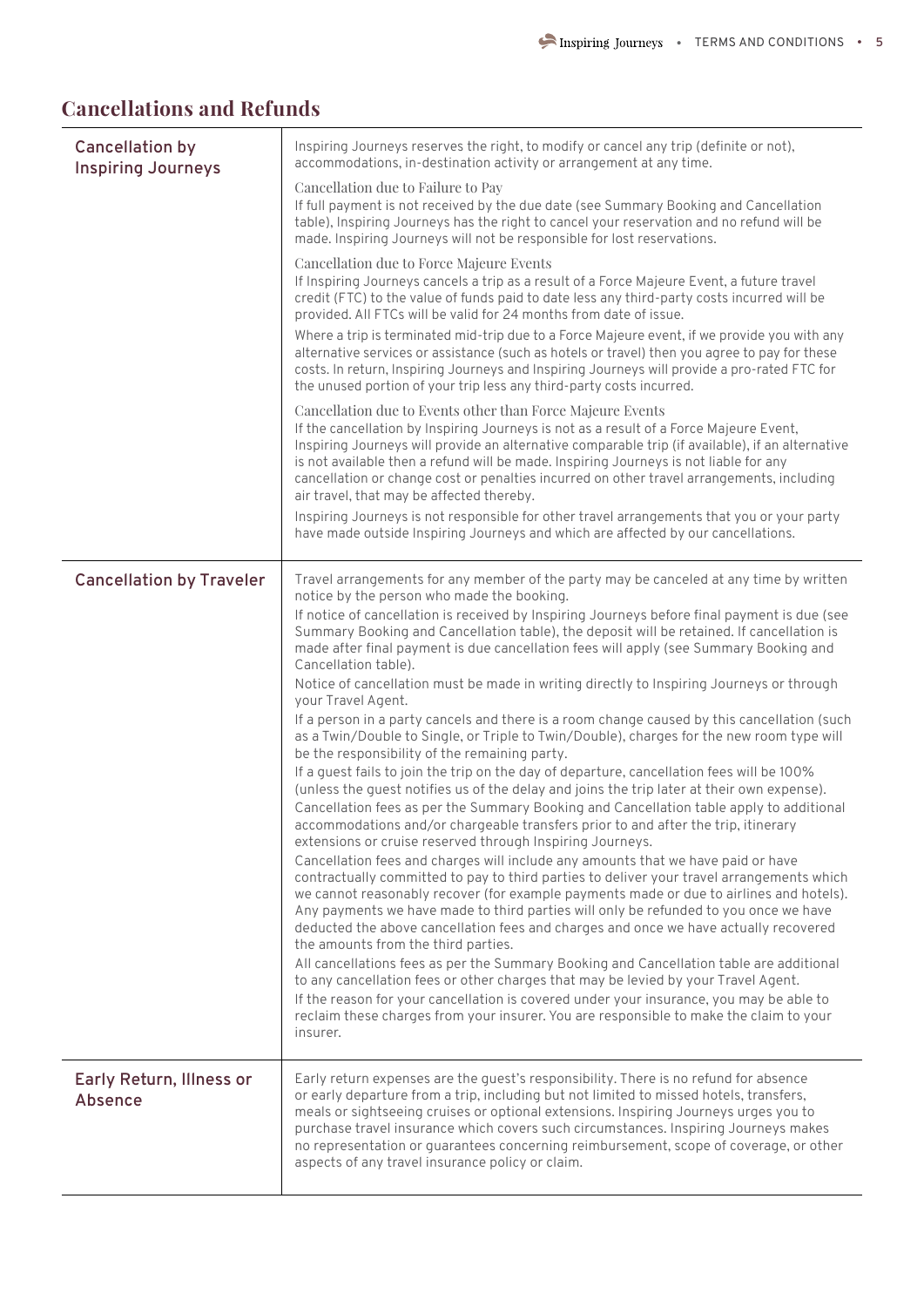#### **Flight Reservations, Deposits and Cancellations**

| Reservations/Ticketing         | Air-inclusive bookings and some intra-itinerary flights require an additional non-<br>refundable deposit at time of booking which may be up to 100%.<br>If an air reservation is made by Inspiring Journeys, full payment may be required for your<br>airfare at the time of booking. On receipt of full air payment your airfare, taxes and fuel<br>surcharges are final. This will be regardless of future price fluctuations up or down. When<br>booking a trip including flights, you will be required, at the time of booking, to provide us<br>the full name as detailed on the passport, passport number, nationality, date and place<br>of issue for each quest. Inspiring Journeys does not hold an allocation of air seats and all<br>flight reservations are made on request and are subject to the terms and conditions of<br>the airline. Changes to flight itineraries and name changes and/or corrections may either<br>not be allowed or may result in penalties charged by the airline. These are the quest's<br>responsibility along with the fees charged as described above.<br>Airlines (and other travel providers including Inspiring Journeys) change prices and routes<br>from time to time. All air routings are in the sole control of the airline and are subject to<br>change at any time. |
|--------------------------------|-------------------------------------------------------------------------------------------------------------------------------------------------------------------------------------------------------------------------------------------------------------------------------------------------------------------------------------------------------------------------------------------------------------------------------------------------------------------------------------------------------------------------------------------------------------------------------------------------------------------------------------------------------------------------------------------------------------------------------------------------------------------------------------------------------------------------------------------------------------------------------------------------------------------------------------------------------------------------------------------------------------------------------------------------------------------------------------------------------------------------------------------------------------------------------------------------------------------------------------------------------------------------------------------------------------------------|
| Air Changes or<br>Cancellation | After deposit has been received any changes, including cancellations incur a service fee of<br>\$35 per person, plus any airline penalties. Airline imposed penalties may be up to 100%<br>of the air ticket price. Published Fares, Priced Match Fares, Promo Fares and some other<br>airfares booked are non-refundable.<br>Not showing up for your outbound flight as booked and ticketed will be considered a no-<br>show, and all the connecting flights associated with this one, even a return flight will be<br>canceled and no refund will apply.                                                                                                                                                                                                                                                                                                                                                                                                                                                                                                                                                                                                                                                                                                                                                              |

### **Financial Protection**

#### **United States Tour Operator Association**

\$1 Million Travelers Assistance Program – Inspiring Journeys shares the coverage available under the USTOA \$1 Million Travelers Assistance Program with affiliates of The Travel Corporation who, as an active member of the USTOA is required to post \$1 Million with USTOA to be used to reimburse, according to the terms and conditions of the USTOA Travelers Assistance Program, the advance payments of AAT Kings Tours Pty. Ltd. customers in the unlikely event of The Travel Corporation bankruptcy, insolvency or cessation of business. Further, you should undetstand that the \$1 Million posted by The Travel Corporation may be sufficient to provide only a partial recovery of the advance payments received by AAT Kings Tours Pty. Ltd. Complete details of the USTOA Travelers Assistance Program and a list of affiliates may be obtained by writing to USTOA at 275 Madison Avenue, Suite 2014, New York, New York 10016, or by email to information@ustoa.com or by visiting their website at www.ustoa.com

# **Important Information**

A quick reference guide to all details you need to know before booking your trip.

## **Disclaimer**

Travel is personal and each individual's goals and experiences may differ. Inspiring Journeys will not be bound by, or liable for, any description, photograph, representation or warranty made by or provided by any independent third party sales representative, Travel Agent, or other person or entity relating to any trip offered by Inspiring Journeys.

| <b>Guided Vacation</b> | By air-conditioned motorcoaches, minibus or 4x4 vehicles, trains, cruises, ferries<br>and intra-trip flights (including light aircraft) as described in the respective trip<br>itinerary. Please note on some regional trips, transfers and sightseeing tours in smaller<br>motorcoaches without toilet facilities may be used. Toilets may be affected by higher<br>altitude or extreme weather conditions such as freezing temperatures and for the<br>comfort of those on board the motorcoach the toilets may have to be closed. In these<br>circumstances, additional rest breaks will be incorporated into the itinerary. |
|------------------------|---------------------------------------------------------------------------------------------------------------------------------------------------------------------------------------------------------------------------------------------------------------------------------------------------------------------------------------------------------------------------------------------------------------------------------------------------------------------------------------------------------------------------------------------------------------------------------------------------------------------------------|

## **What's Included in the Trip Price**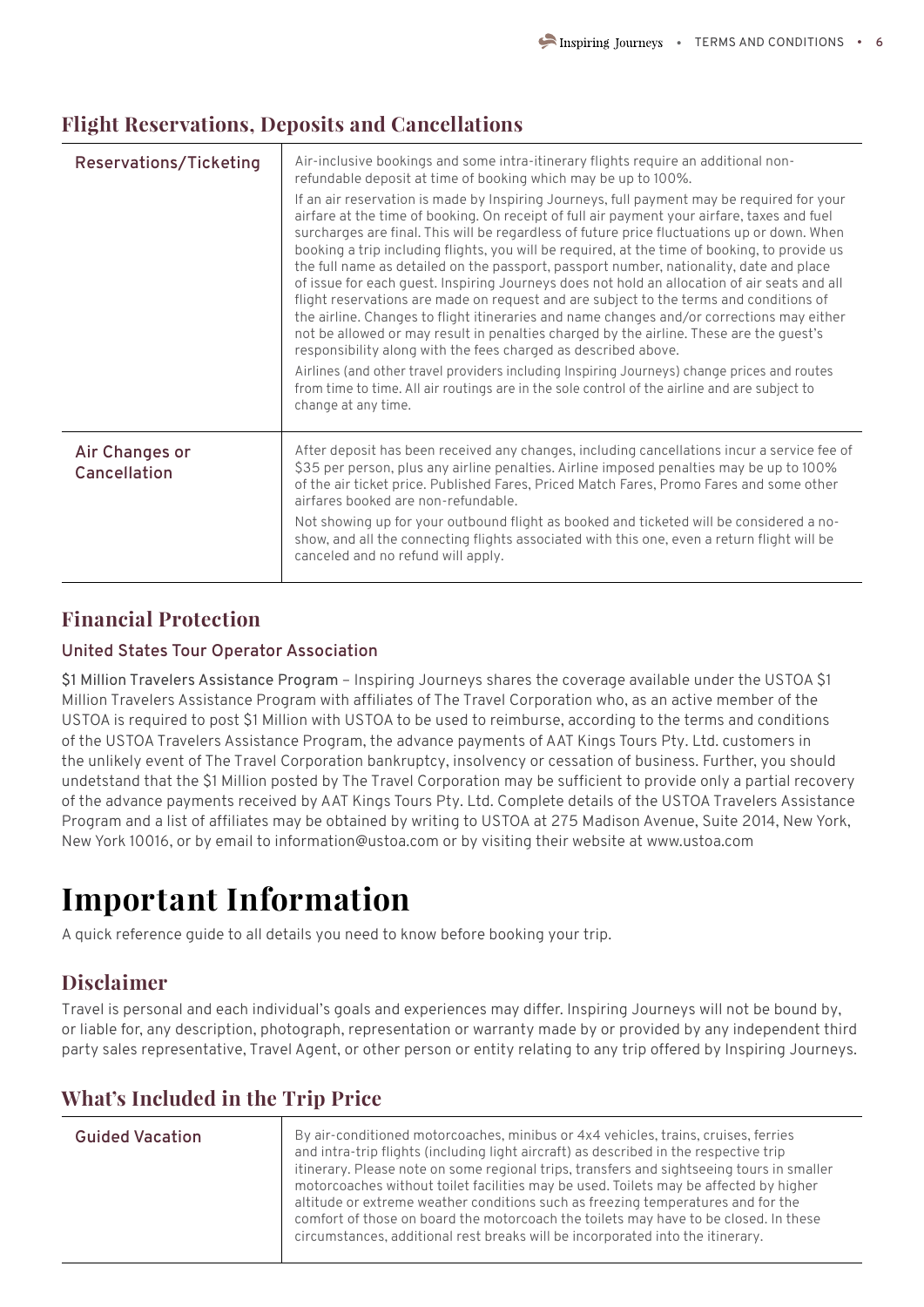| <b>Hotel Accommodations</b> | Prices are per person, based on two persons sharing a room with private bath or shower.<br>Triple rooms may be available on selected trips in limited numbers. Triple occupancy<br>rooms may utilise rollaway beds and three adults may find these rooms small. This can be<br>confirmed with your local sales agent or online reservation agent.                                                                                                                                                                                                                                                                                                                                                                                                                                                                                                                    |
|-----------------------------|----------------------------------------------------------------------------------------------------------------------------------------------------------------------------------------------------------------------------------------------------------------------------------------------------------------------------------------------------------------------------------------------------------------------------------------------------------------------------------------------------------------------------------------------------------------------------------------------------------------------------------------------------------------------------------------------------------------------------------------------------------------------------------------------------------------------------------------------------------------------|
|                             | Every effort has been made to reserve two-bed rooms; however, on some occasions,<br>rooms with one double bed may be the only option available. These rooms will be<br>allocated to solo travelers and couples first; other rooms may feature a single bed and<br>rollaway bed, or sleeper sofa. A limited number of twin/double rooms are available with<br>our shared rooming service on certain trips. Inspiring Journeys shall not be responsible or<br>liable for any claims or issues arising out of the shared rooming.                                                                                                                                                                                                                                                                                                                                       |
|                             | Special room requests (adjacent, connecting or lower-floor rooms, as examples) must<br>be made at time of booking. Special room requests are not guaranteed and are based on<br>availability at time of check-in. Many hotels, lodges and luxury tented camps are 100%<br>smoke-free, including all guest rooms, restaurants, lounges, meeting rooms and public<br>spaces. Smoking in a non-smoking room will result in a fine.                                                                                                                                                                                                                                                                                                                                                                                                                                      |
|                             | Substitute accommodations may be used sometimes. We try to use those of similar standard.<br>Hotel Frequent Traveler program points are not earned with hotels on Inspiring Journeys<br>trips.                                                                                                                                                                                                                                                                                                                                                                                                                                                                                                                                                                                                                                                                       |
|                             | Please note that hotel room sizes, standards, facilities and services provided may vary<br>from country to country and region to region and are often local in style and may not have<br>air-conditioning. Accommodations outside of the USA may not comply with the Americans<br>with Disabilities Act and may not have wheelchair accessibility.                                                                                                                                                                                                                                                                                                                                                                                                                                                                                                                   |
| <b>WiFi</b>                 | Complimentary WiFi service is available in the rooms and public areas of most Inspiring<br>Journeys accommodations. Complimentary WiFi is also provided on-board the<br>motorcoaches, however this is not available in all locations, such as on motorcoaches on<br>Day Tours and Short Breaks in the Northern Territory. The WiFi on the motorcoaches uses<br>the mobile phone network and as a result the connection will be slower than standard<br>broadband and in remote areas without sufficient network coverage, WiFi may not always<br>be available. Audio and Video streaming is not available using motorcoach WiFi. Please<br>note that it may not be available on train trips, cruises, safari lodges, tented camps or<br>when the main Inspiring Journeys motorcoach is not being used, such as on transfer<br>motorcoaches and other local services. |
| Journey Director            | Unless specified, guided vacations are conducted in English by a professional Journey<br>Director.                                                                                                                                                                                                                                                                                                                                                                                                                                                                                                                                                                                                                                                                                                                                                                   |
| <b>Meals</b>                | Some meals are included as detailed on trip itineraries. Any special meal requirements,<br>including allergies, must be provided at time of booking and are received on a request<br>basis only. Inspiring Journeys cannot assure that special meal requests will be fulfilled<br>and does not assume responsibility or liability if requests are not fulfilled.                                                                                                                                                                                                                                                                                                                                                                                                                                                                                                     |
| Sightseeing                 | Experiences, entrance fees and an English-speaking Local Guide (when required) are<br>included as detailed in the itinerary pages. Some included activities (marked on the<br>day-by-day itinerary descriptions) require a signed liability waiver; participation in those<br>included activities and is at your own risk.                                                                                                                                                                                                                                                                                                                                                                                                                                                                                                                                           |
| <b>Transfers</b>            | Transfers between airports, hotels, railway stations and piers are only included as<br>indicated on each trip itinerary. Transfers can be purchased for an additional cost in many<br>destinations. There will be no refund for missed or unused transfers. If you require and<br>reserve airport transfers and did not purchase your flights from Inspiring Journeys, you<br>will need to provide your arrival and departure flight information to Inspiring Journeys<br>60 days before flight departure depending on the destination. It is your responsibility to<br>update Inspiring Journeys with any changes to your flight schedule to ensure that you<br>receive your transfers. Failure to do so may result in missing these services and no refund<br>shall be due for missed transfers resulting from missing or outdated flight information.             |
| Porterage                   | Luggage handling of one suitcase per person, at each guided vacation hotel is included in<br>the price.                                                                                                                                                                                                                                                                                                                                                                                                                                                                                                                                                                                                                                                                                                                                                              |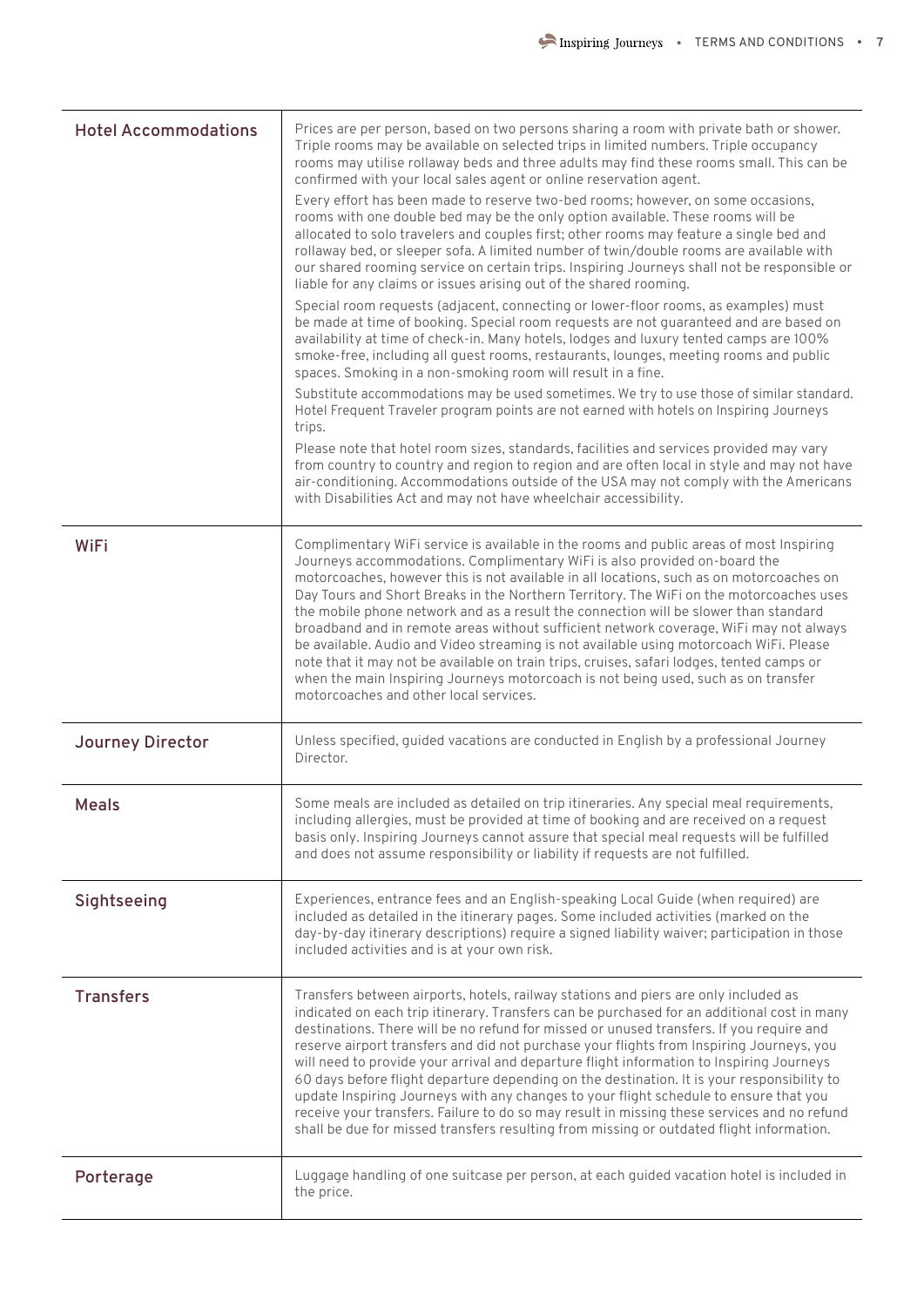| <b>Luggage Allowances</b> | Due to limited motorcoach capacity, a single bag is allowed with dimensions not exceeding<br>30"x18"x10" (76x46x25cm) and weight not exceeding 50lbs./23kgs. Carry-on/hand<br>luggage is restricted to one piece per person, not exceeding 12"x11"x6" (30x28x14cm) to<br>fit under your coach seat or in the small overhead compartment. Carry-ons with telescopic<br>handles and wheels will not fit in the overhead compartments or under seats and<br>therefore, cannot be accepted as carry-on luggage. Carry-on/hand luggage handling is the<br>responsibility of each quest and must be taken on and off the coach by you each day of the<br>quided vacation. |
|---------------------------|---------------------------------------------------------------------------------------------------------------------------------------------------------------------------------------------------------------------------------------------------------------------------------------------------------------------------------------------------------------------------------------------------------------------------------------------------------------------------------------------------------------------------------------------------------------------------------------------------------------------------------------------------------------------|
|                           | Please be advised that stricter luggage allowances may be in place for other methods of<br>transportation such as 4x4, safari vehicles, flights and cruises. Please confirm with your<br>local sales representative or online reservation agent.                                                                                                                                                                                                                                                                                                                                                                                                                    |
|                           | Inspiring Journeys and Inspiring Journeys' affiliated entities shall not be liable for loss<br>or damage to luggage or any quest's belongings. Guests should immediately report lost<br>items to the Journey Director who will assist in completing a lost property form that can<br>be used for an insurance claim. Inspiring Journeys cannot assist in locating lost items<br>after the quest disembarks or completes the Inspiring Journeys trip.                                                                                                                                                                                                                |
| <b>Tips/Gratuities</b>    | Tips/gratuities are included for services on guided vacations, except to your Motorcoach<br>Driver and Journey Director (and your Local Host and Local Guides) whose tips should be<br>extended on a voluntary, individual basis at the end of your trip. Included tips/gratuities<br>cover all services provided by dining-room waiters, housekeeping staff and porters at<br>hotels.                                                                                                                                                                                                                                                                              |

## **What's Not Included in the Trip Price**

| General                         | Any items and matters not referred to above, including airfares to and from your<br>destination, air-related taxes and fees (except where specified); additional fees charged<br>by airlines such as checked and/or excess baggage, seat selections and any other<br>services; passport and visa fees; insurances of all kinds; tips to Journey Directors, Local<br>Guides, Motorcoach Drivers; laundry; phone calls; minibar; beverages and meals not<br>detailed in the itinerary; and all items of a personal nature.<br>Additional taxes and surcharges may be collected by foreign governmental and non-<br>governmental entities. This list is illustrative and not a complete list of every item not<br>included. |
|---------------------------------|--------------------------------------------------------------------------------------------------------------------------------------------------------------------------------------------------------------------------------------------------------------------------------------------------------------------------------------------------------------------------------------------------------------------------------------------------------------------------------------------------------------------------------------------------------------------------------------------------------------------------------------------------------------------------------------------------------------------------|
| <b>Optional Extras</b>          | Additional/optional experiences are available on your trip and can be purchased for an<br>extra charge during your trip.                                                                                                                                                                                                                                                                                                                                                                                                                                                                                                                                                                                                 |
| Leaving the trip early          | The price does not cover costs and expenses, including your return home, if you leave the<br>trip whether of your own volition, our decision based on behaviour that disrupts the trip,<br>due to illness, action by any government or other reason.                                                                                                                                                                                                                                                                                                                                                                                                                                                                     |
| <b>National Park Entry Fees</b> | The Northern Territory National Parks Entry Fees are not included in the price of Day<br>Tours. You will be advised the cost a time of booking. These are additional compulsory<br>government charges and are subject to change without notice.                                                                                                                                                                                                                                                                                                                                                                                                                                                                          |
| <b>Air Transportation</b>       | Not included unless otherwise outlined in each vacation's itinerary.                                                                                                                                                                                                                                                                                                                                                                                                                                                                                                                                                                                                                                                     |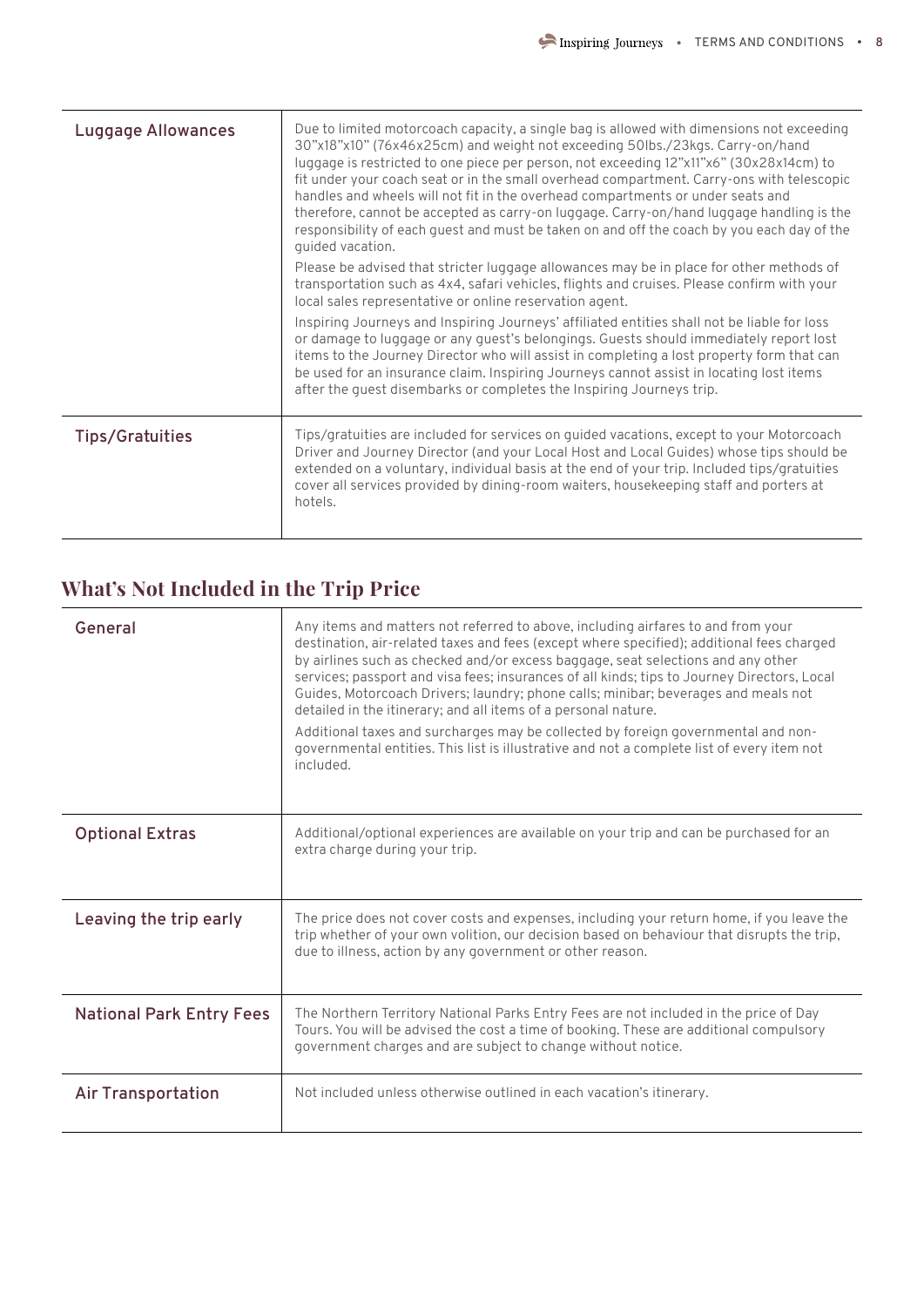| <b>Deposit Protection</b> | If you cancel before your final payment is due, the deposit may be credited to the cost<br>of another Inspiring Journeys trip, which is not less than 4 days duration, subject to the<br>following conditions:                                               |
|---------------------------|--------------------------------------------------------------------------------------------------------------------------------------------------------------------------------------------------------------------------------------------------------------|
|                           | a. the deposit must be used within 5 calendar years of the cancellation date of the<br>original booking;                                                                                                                                                     |
|                           | b. multiple deposits (because of back to back trips) cannot be combined and only one<br>deposit can be credited per trip;                                                                                                                                    |
|                           | c. multiple trips may be booked using multiple deposits;                                                                                                                                                                                                     |
|                           | d. Deposit Protection applies only to full priced deposits (not promotional low deposits);<br>and                                                                                                                                                            |
|                           | e. Deposit Protection does not apply to any existing bookings, has no cash value and is<br>non-refundable.                                                                                                                                                   |
|                           | A Deposit Protection benefit may be:                                                                                                                                                                                                                         |
|                           | a. gifted to family or friends, via an email confirmation to Inspiring Journeys stating the<br>donee's name,                                                                                                                                                 |
|                           | b. transferred for use with one of our sister brands (see ttc.com/brands)                                                                                                                                                                                    |
|                           | Deposit Protection does not include trips in Special Deposits, deposits for airline tickets<br>(whether included as part of or additional to the trip) or deposits for Third Party Travel<br>Products and excludes any funds that have been refunded to you. |
|                           |                                                                                                                                                                                                                                                              |

## **Deposit Protection and Change**

# **Discounts, Savings and Promotions**

| <b>Kings Club Past Guest</b><br><b>Benefits</b> | 5% discount is available to those who have traveled previously with Inspiring Journeys<br>or any of TTC family of brands. Savings are limited to one trip per booking, per Kings Club<br>quest each year, on selected Inspiring Journeys and AAT Kings operated Guided Vacations<br>(First Choice, Best Buys). Discounts do not apply to advance season pricing. If multiple<br>trips are booked, the discount applies to the longest trip. Valid for the coach portion of the<br>trip only (excludes rail, and components provided by third parties). Subject to availability<br>and may be withdrawn at any time. You must have completed travel with us before you<br>can redeem the benefit. Please advise previous trip details at time of booking. |
|-------------------------------------------------|----------------------------------------------------------------------------------------------------------------------------------------------------------------------------------------------------------------------------------------------------------------------------------------------------------------------------------------------------------------------------------------------------------------------------------------------------------------------------------------------------------------------------------------------------------------------------------------------------------------------------------------------------------------------------------------------------------------------------------------------------------|
| <b>2nd Trip Discount</b>                        | 2.5% discount applies to the second Inspiring Journey or AAT Kings operated Guided<br>Vacation (First Choice, Best Buys) or Inspiring Journey when at least two tours of 7 days<br>or more are booked at the same time for a person. The discount is per person off the<br>coach portion of the trip only (excludes rail, and components provided by third parties)<br>and applies to the tripy with the lowest price. Subject to availability and may be withdrawn<br>at any time.                                                                                                                                                                                                                                                                      |
| <b>Group Travel Discount</b>                    | Discounted price applies to guests traveling in a group of 9 or more on Inspiring Journeys.<br>Further discounts are available when booking larger groups. Call or get in touch with one<br>of our Group Travel Specialists to find out more.                                                                                                                                                                                                                                                                                                                                                                                                                                                                                                            |
| <b>Future Travel Credits</b>                    | Discounts provided on Future Travel Credits are not combinable with other discounts.                                                                                                                                                                                                                                                                                                                                                                                                                                                                                                                                                                                                                                                                     |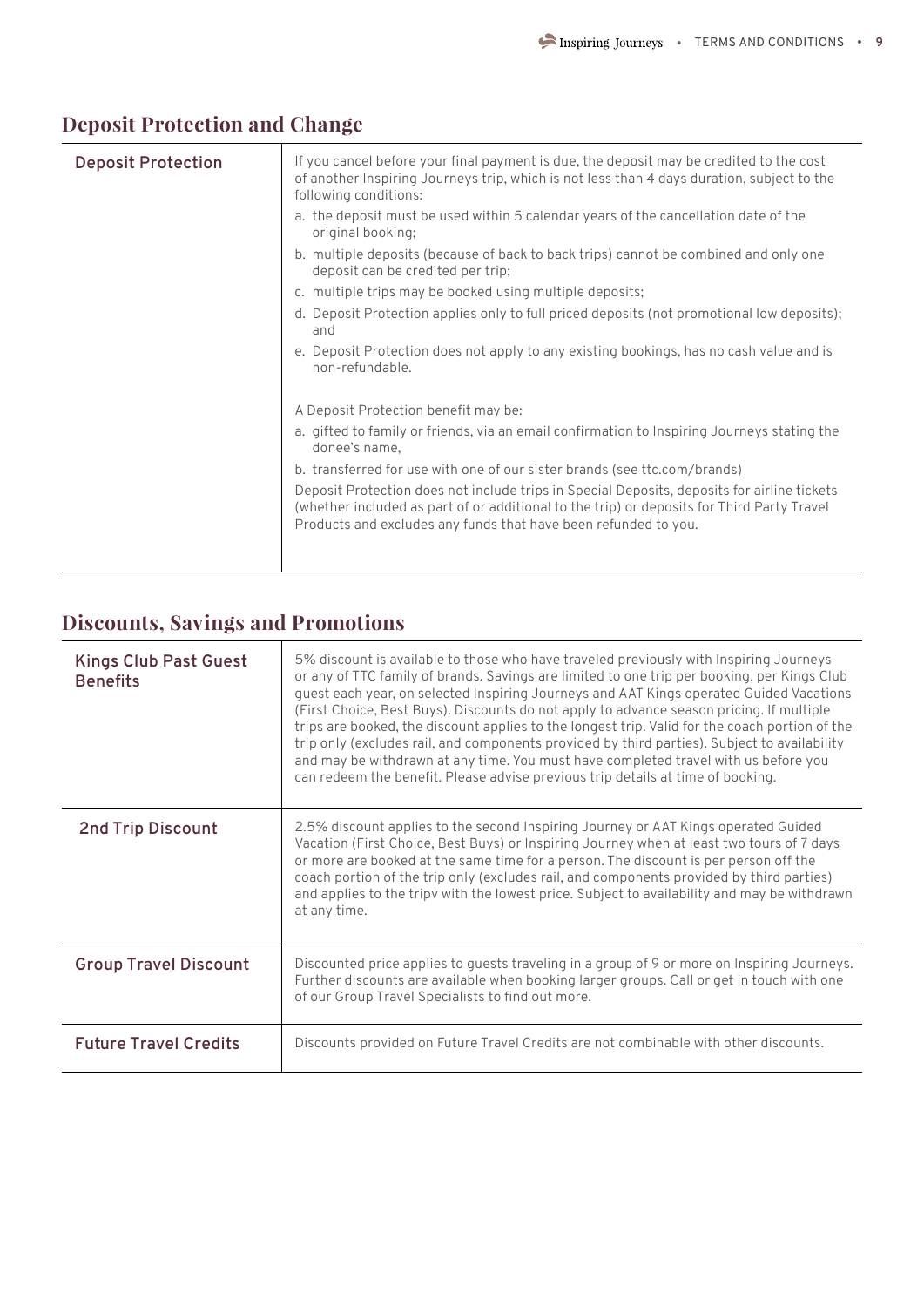#### **Travel Documents**

#### **myAATKings**

Inspiring Journeys' guests are required to register for their trip at my.AATKings.com. This only takes a few minutes and means we'll have:

- Your personal details, including your email address and phone number.
- Your emergency contact info and travel insurance details, just in case we need it.
- Your dietary, medical or other special requirements you may have.
- Your completed Travel Health Declaration before departure.

Provided full payment has been received on time and registration is completed, travel documents will be available to download in electronic format no later than 21 days prior to travel. You'll also find out where your Inspiring Journeys trip will start and exactly what accommodations you'll be staying in – plus the answers to a host of FAQs.

#### **Passports, Visas and other Entry/Exit Requirements**

Where applicable or if required, guests must be in possession of a machine-readable passport valid for 6 months after their trip return date along with applicable visas. Due to government imposed security/ immigration measures, passport and emergency contact information is required for all guests prior to the release of travel documents.

It is the guest's sole responsibility to secure and/or pay for any and all visas, or Electronic Travel Authorizations (ETAs), affidavits, immunizations, etc. that are required in order to be permitted entry into each destination. In some countries you may be subject to entry (reciprocity) fees and/or departure taxes/exit fees which will be collected at the airports upon entry/departure by local government authorities.

You should check with your Travel Agent or Consular Service for information regarding necessary visa and travel documentation for your entire trip. Where possible we strongly recommend obtaining any required visa or documentation prior to departure. Obtaining documentation while traveling can be a time consuming process and some countries will not issue documentation at the border. For some countries an invitation letter is required from the Ground Handler to send along with the visa application.

Please note that entry to any country may be refused even if the required information and travel documents are complete. Inspiring Journeys will require full passport information (full name, date of birth, passport number, issue and expiry dates) prior to final payment.

For up-to-date detailed information on travel documents and visas, entry/exit taxes and further information on entry and exit requirements please check with your Travel Agent or local consular services. Obtaining and carrying these documents is your sole responsibility.

Inspiring Journeys bears no responsibility for such information and will not be responsible for advising and/or obtaining required travel documentation for any guest, or for any delays, damages, and/or losses including missed portions of your trip related to improper documentation or government decisions about entry.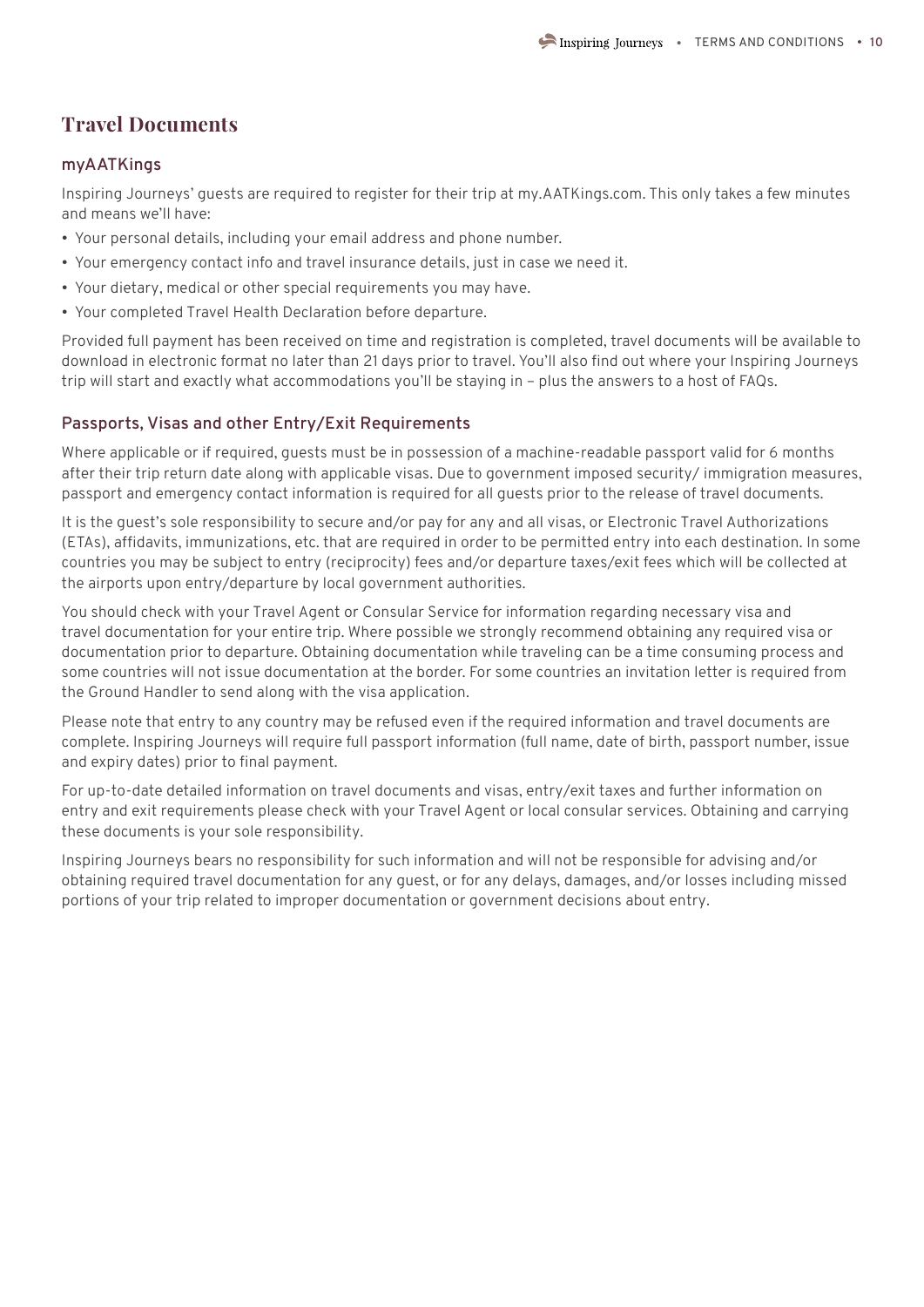| <b>Air Transportation</b>                 | Not included unless otherwise outlined in each trip's itinerary. Please be advised that due<br>to the Transportation Security Administration's (TSA) Secure Flight rules, airlines must<br>collect required information from guests. For more information regarding TSA's Secure<br>Flight rules, please visit tsa.gov.                                                                                                                                                                                                                                                                                                                                                                                                                                                                                                                                                                            |
|-------------------------------------------|----------------------------------------------------------------------------------------------------------------------------------------------------------------------------------------------------------------------------------------------------------------------------------------------------------------------------------------------------------------------------------------------------------------------------------------------------------------------------------------------------------------------------------------------------------------------------------------------------------------------------------------------------------------------------------------------------------------------------------------------------------------------------------------------------------------------------------------------------------------------------------------------------|
| <b>Airline Seating</b>                    | Seats are limited in our contracted class of service and may not be available on every<br>flight. Inspiring Journeys does not hold block space on any airline and does not assure<br>seat availability for every single trip departure date. Not all airlines offer pre-assigned<br>seats. Some may charge for pre-assigned seats. Seat assignments are not guaranteed<br>and are subject to change without notice due to a schedule change, equipment change<br>or other unforeseen circumstances. Seating is solely under the airline's control. Any<br>additional charge imposed by airlines will be at quests' expense. Where pre-assigned<br>seats are not offered or different seats are desired, quests must contact the airline(s)<br>directly to arrange seating assignments as well as special meal requests. Inspiring<br>Journeys does not assure that these requests will be granted. |
| <b>Airline Schedule</b><br><b>Changes</b> | Itinerary changes due to flight delays and schedule changes is solely under the airline's<br>control. Inspiring Journeys reserves the right to offer alternative schedules for itineraries<br>affected by airline schedule changes and equipment. Flight delays, flight cancellations<br>and schedule changes are the responsibility of the airline. Inspiring Journeys will not be<br>responsible or liable for such delays or rescheduling and extra charges.                                                                                                                                                                                                                                                                                                                                                                                                                                    |
| <b>Airline Frequent Flyer</b><br>Programs | Frequent Flyer miles can be accrued on most air carriers. Upgrades using mileage are<br>not permitted. Many airlines do not automatically add Frequent Flyer numbers to records<br>for flights booked and ticketed by Inspiring Journeys. It is the guest's responsibility to<br>request Frequent Flyer credit from the airline. Inspiring Journeys shall not be responsible<br>for matters concerning Frequent Flyer miles.                                                                                                                                                                                                                                                                                                                                                                                                                                                                       |

## **Flight Arrangements**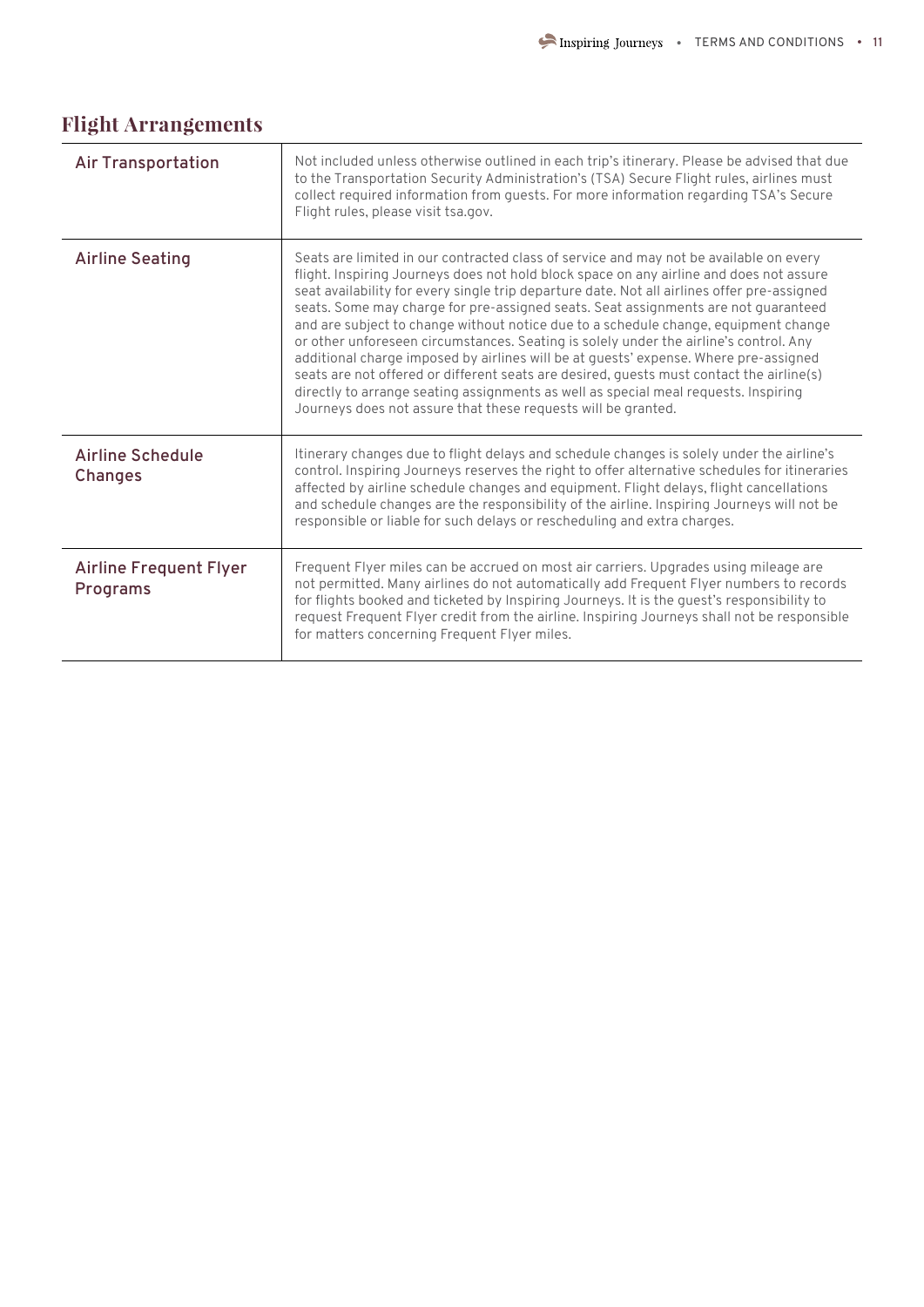#### **General Information and Conditions**

**Health, reduced mobility, medical conditions/disabilities and assistance when traveling**

Inspiring Journeys welcomes guests with special needs or disabilities. Please note the following:

- Guests must advise Inspiring Journeys, at time of booking, of any physical, medical or other special needs that require accommodating. Inspiring Journeys will make reasonable modifications to its policies, practices and procedures when necessary, unless doing so will fundamentally alter the nature of the services provided.
- Guests must ensure they are medically and physically able to travel.
- Inspiring Journeys may impose safety requirements. Inspiring Journeys may exclude an individual from participating in a guided vacation or an activity if the individual's participation poses a threat to the health or safety of others. This decision, made solely by Inspiring Journeys, to exclude an individual will be based on an individualised assessment based on reasonable judgment that relies on current medical evidence or on the best available objective evidence to determine the nature, duration and severity of the risk, the probability that potential injury will occur and whether reasonable modifications of policies, practices or procedures will mitigate the risk. No refunds will be given if the decision is made to exclude a guest.
- Inspiring Journeys does not provide personal devices (such as wheelchairs, hearing aids or prescription eye glasses) or services of a personal nature (such as eating, toileting or dressing). A traveler who requires services of a personal nature (eating, toileting or dressing, as examples) should strongly consider bringing a companion to provide such assistance and must understand that other travelers, Journey Directors and Inspiring Journeys staff will not be available for such purposes.
- Regrettably, motorized scooters are not allowed on Inspiring Journeys trips.
- Inspiring Journeys does not employ medical personnel. Any necessary medical attention must be sought at a local facility, if available, at the guest's expense. Inspiring Journeys is not responsible or liable for losses or costs incurred due to unavailability of medical services, or medical services obtained while on trip, or for the quality of the care or services received. Medical care in other countries is not always comparable to care that you may receive in your local area. You are encouraged to purchase medical insurance that will cover you while on trip. Your regular health insurance benefits may not apply abroad.
- In purchasing your trip, you attest that you are physically fit for it. If you have concerns please request additional details about your journey from your Travel Agent or Inspiring Journeys.
- Some guided vacations include rough terrain, extensive walking over cobblestone streets, uneven pavement, steps and/or locations which may not be easily accessible by wheelchair. During the guided vacation, Inspiring Journeys may make arrangements with carriers, hotels and other independent suppliers to provide travel services. These parties are independent entities which Inspiring Journeys does not control. Accommodations on international guided vacations may differ from those in the United States. Inspiring Journeys cannot guarantee disability access or accommodations for guests traveling on international guided vacations.

Many Optional Experiences are operated by independent third party suppliers, not Inspiring Journeys. These are not part of the vacation package provided by us. Your contract will be with the operator of the experience. We are not responsible for providing the experience, or anything that happens during the experience. Some experiences involve outdoor activities and/or can be physically demanding and may require signature of a waiver. You must make your own decisions about experiences and participate only in activities that suit your physical ability: we suggest that you speak with your medical provider if you have questions about your abilities. We recommend you check whether any insurance you have also includes your participation in adventure activities you may undertake.

Inspiring Journeys may, in its sole discretion, decline booking any guest or remove any guest who cannot comply or refuses to comply with Inspiring Journeys' terms and conditions. If this occurs, you are responsible for the cost of travel back to your hometown and Inspiring Journeys shall not be liable for your losses and no refund shall be provided.

Travel times on our trips vary from day to day depending on the destination. For your comfort we make regular stops and try to keep each section no longer than 3 hours. However, depending on your medical history, some people may be at risk of discomfort or deep vein thrombosis (DVT) if they remain immobile for a long period on a journey. If you have had DVT, pulmonary embolism, a family history of clotting conditions, cancer, or treatment for cancer, stroke, heart or lung disease, or if you have had major surgery in the past three months, we recommend you consult your doctor before traveling.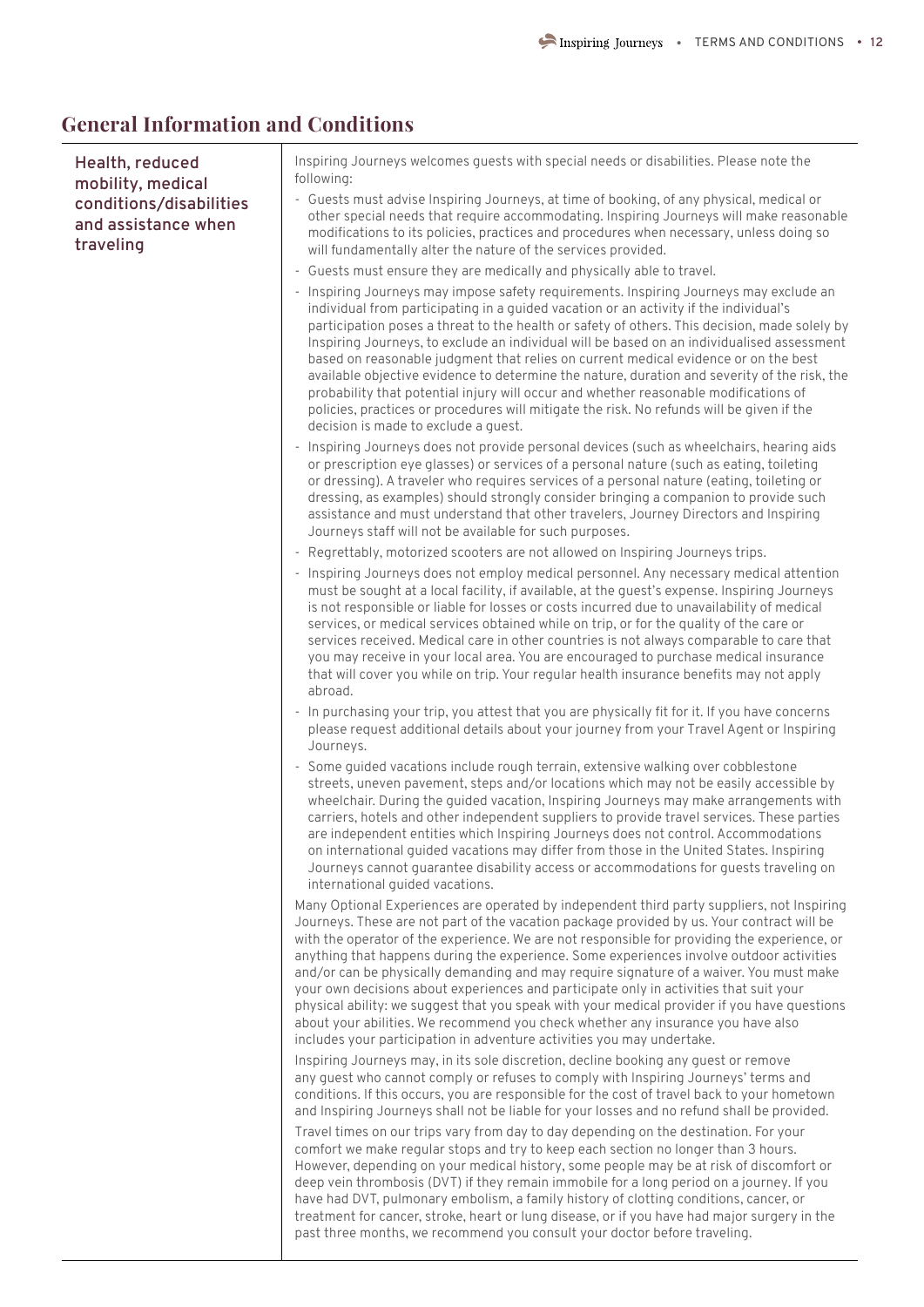| <b>Trip Prices</b>                                 | All prices are per person in United States Dollars unless specified. Prices are based<br>on costs, charges, tariffs, rates, prices, taxes, levies, exchange rates and other<br>considerations.<br>All are subject to change. For up-to-date pricing contact your Travel Agent or check on<br>InspiringJourneys.com.<br>No surcharges regarding cost or currency fluctuations will be made to the land only price<br>once the deposit is received. No refund will be made on account of reduction of any of the<br>above. If the total trip price increases by more than 10% guests will have the option to<br>cancel the trip within 7 days of notification of the surcharge without penalty.                                                                                                                                                                                                                                                                                                                              |
|----------------------------------------------------|----------------------------------------------------------------------------------------------------------------------------------------------------------------------------------------------------------------------------------------------------------------------------------------------------------------------------------------------------------------------------------------------------------------------------------------------------------------------------------------------------------------------------------------------------------------------------------------------------------------------------------------------------------------------------------------------------------------------------------------------------------------------------------------------------------------------------------------------------------------------------------------------------------------------------------------------------------------------------------------------------------------------------|
| <b>Other Fees and Taxes</b>                        | Taxes and fees are subject to change without notice and will be confirmed at time of<br>booking. Any additional fees charged by the airlines/ cruise lines such as baggage<br>handling, seat selections, and/or any other services are the sole responsibility of the<br>guest(s). Additional air-related restrictions apply. Any additional government taxes and<br>fees charged by the cruise lines are the sole responsibility of the guest.                                                                                                                                                                                                                                                                                                                                                                                                                                                                                                                                                                            |
| <b>Services</b>                                    | We commence providing services to you as soon as we accept your booking and a deposit<br>is paid. This includes work undertaken prior to travel to arrange and coordinate the<br>delivery of your travel arrangements.                                                                                                                                                                                                                                                                                                                                                                                                                                                                                                                                                                                                                                                                                                                                                                                                     |
| <b>Minimum numbers</b>                             | Some trips are based on a minimum number of persons traveling. If a trip fails to satisfy<br>minimum numbers, the trip may be canceled or rescheduled.                                                                                                                                                                                                                                                                                                                                                                                                                                                                                                                                                                                                                                                                                                                                                                                                                                                                     |
| <b>Overlapping / Modular</b><br><b>Itineraries</b> | To offer our travelers more flexibility around when they start and how long they travel for,<br>some of our trips are sections (or modules) of larger itineraries. This means that some of<br>them overlap - for example, some of your group may have already been traveling before<br>you join, and may continue traveling after your adventure has come to an end.                                                                                                                                                                                                                                                                                                                                                                                                                                                                                                                                                                                                                                                       |
| <b>Booking with</b><br>a travel agent              | If you book your trip through a travel agent then you acknowledge and agree that for<br>your booking to be confirmed and maintained, we must have received all payments from<br>you or your travel agent as detailed in the Summary Booking and Cancellation Terms.<br>You also agree that your travel agent is independent of Inspiring Journeys and our<br>control; and that unless expressly authorised by us in writing, we are not bound by or<br>liable for anything affecting us that the agent may or may not do.                                                                                                                                                                                                                                                                                                                                                                                                                                                                                                  |
| <b>Age Restrictions</b>                            | Children under 12 years of age are ineligible to travel on Inspiring Journeys. Children<br>under 18 years of age must be accompanied by an adult, who will be responsible for their<br>welfare and supervision.                                                                                                                                                                                                                                                                                                                                                                                                                                                                                                                                                                                                                                                                                                                                                                                                            |
| <b>Special Requests</b>                            | If you have any dietary requests, allergies or any other special request, please advise us<br>at the time of booking. Although we will endeavour to pass any reasonable requests on<br>to the relevant supplier, this is not confirmation that the request will be met. All requests<br>are subject to availability. It is also your responsibility to double check and reconfirm any<br>requirements with all trip suppliers.                                                                                                                                                                                                                                                                                                                                                                                                                                                                                                                                                                                             |
| <b>Itinerary Variations</b>                        | Inspiring Journeys strives to improve trip itineraries, services and features. If<br>improvements can be made, or if circumstances beyond our control make changes<br>necessary, we reserve the right to vary itineraries and to substitute hotels. At<br>certain peak periods multiple departures may operate, sometimes in reverse order;<br>accommodations may vary from those stated on the itinerary pages. On trips which<br>include cruises, the vessel may be changed for operational reasons. Departures in early<br>and late season are potentially operated in cool weather conditions. As a result, itinerary<br>variations may occur. Certain activities may not be precisely as described or may not<br>be available due to seasonality or weather conditions or other circumstances beyond<br>our control. We will try to notify you or your Travel Agent of changes. If your enjoyment<br>may be diminished by such limitations, please check with us or your Travel Agent before<br>making a reservation. |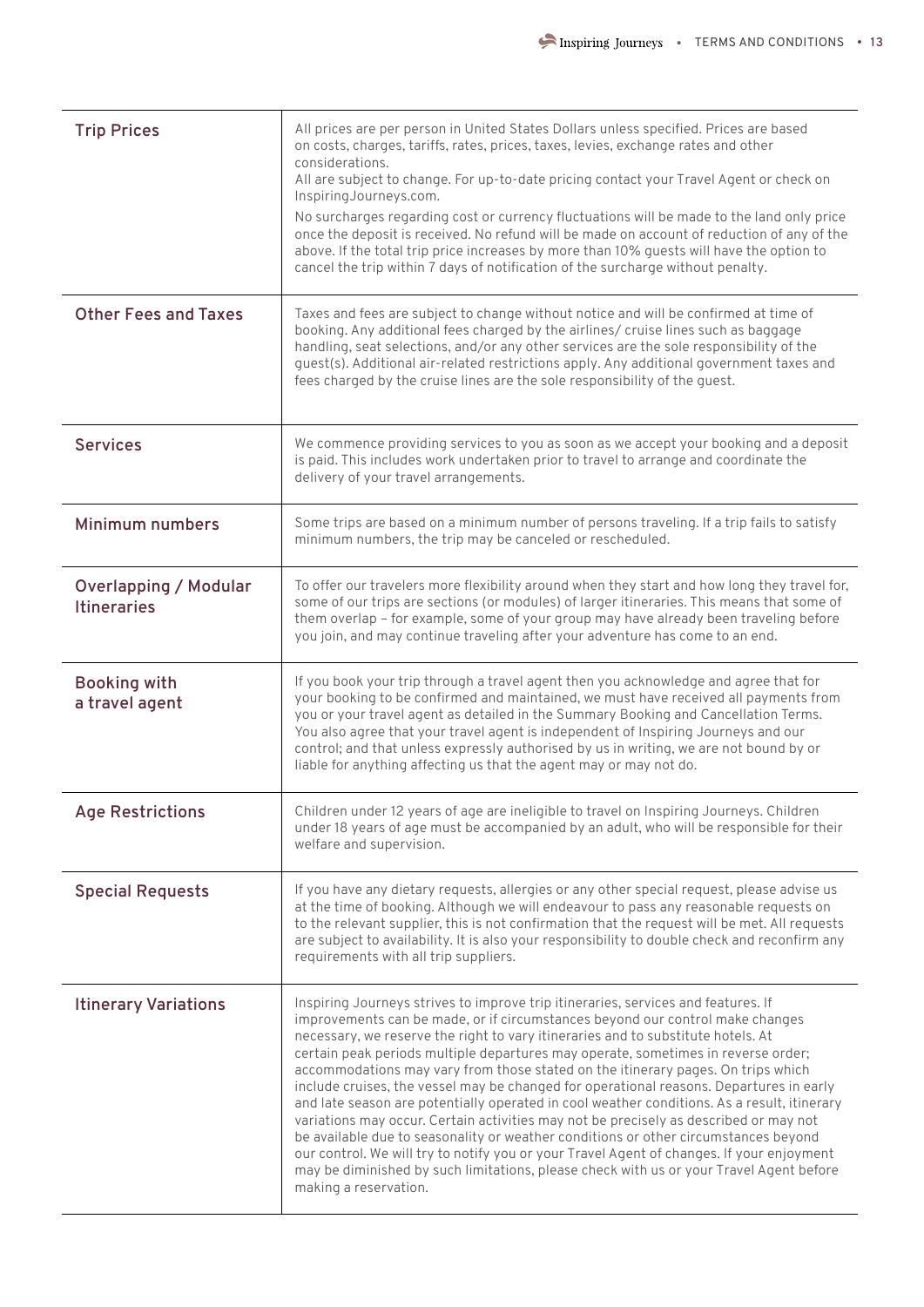| <b>Arrivals and Departures</b>    | It is essential to allow at least one day before and after your trip if you are joining your<br>Inspiring Journeys trip from the U.S. Please speak to your Travel Agent or our<br>reservations team about our pre- and post-trip accommodations available at local hotels.                                                                                                                                                                                                                                                                                                                                                                                                                                                                                                                                                                                                                                                                                                                                                                                                                                                                                                                                                                                                                                                                                                                                                                                                                                                                                                                                                                                                                                                                                                                                                                                                                                                                                                                                                                                                                                                                                                                                                                                                                                                                                                                                                                                                                                                                                                                                                                                                                                                                                                                                                                                                                                                                                                                                                                                                                                             |
|-----------------------------------|------------------------------------------------------------------------------------------------------------------------------------------------------------------------------------------------------------------------------------------------------------------------------------------------------------------------------------------------------------------------------------------------------------------------------------------------------------------------------------------------------------------------------------------------------------------------------------------------------------------------------------------------------------------------------------------------------------------------------------------------------------------------------------------------------------------------------------------------------------------------------------------------------------------------------------------------------------------------------------------------------------------------------------------------------------------------------------------------------------------------------------------------------------------------------------------------------------------------------------------------------------------------------------------------------------------------------------------------------------------------------------------------------------------------------------------------------------------------------------------------------------------------------------------------------------------------------------------------------------------------------------------------------------------------------------------------------------------------------------------------------------------------------------------------------------------------------------------------------------------------------------------------------------------------------------------------------------------------------------------------------------------------------------------------------------------------------------------------------------------------------------------------------------------------------------------------------------------------------------------------------------------------------------------------------------------------------------------------------------------------------------------------------------------------------------------------------------------------------------------------------------------------------------------------------------------------------------------------------------------------------------------------------------------------------------------------------------------------------------------------------------------------------------------------------------------------------------------------------------------------------------------------------------------------------------------------------------------------------------------------------------------------------------------------------------------------------------------------------------------------|
| Pre & Post-Trip<br>Accommodations | If you arranged with us to remain at a destination before or after your trip, your stay will<br>be at your sole expense. Please speak to your Travel Agent or our reservations team<br>about our pre- and post-trip accommodations booked through Inspiring Journeys.<br>Availability is limited. Breakfast and luggage handling is not included unless otherwise<br>noted.                                                                                                                                                                                                                                                                                                                                                                                                                                                                                                                                                                                                                                                                                                                                                                                                                                                                                                                                                                                                                                                                                                                                                                                                                                                                                                                                                                                                                                                                                                                                                                                                                                                                                                                                                                                                                                                                                                                                                                                                                                                                                                                                                                                                                                                                                                                                                                                                                                                                                                                                                                                                                                                                                                                                            |
| <b>Behaviour</b>                  | Inspiring Journeys is here to provide the best services possible but in doing so we will<br>not tolerate abusive or aggressive behaviour from our guests. We will refuse to deal with<br>and may terminate the trip of quests who assault our Inspiring Journeys staff, suppliers<br>or fellow guests or who are abusive or aggressive to them and are generally affecting the<br>enjoyment of others with their behaviour and you may be barred from future trips with<br>Inspiring Journeys and The Travel Corporation family of brands. This may include (but is<br>not limited to):<br>(a) verbally abusive or offensive language towards anyone;<br>(b) bullying behaviour;<br>(c) inappropriate or abusive behaviour including uninvited physical contact, harassment,<br>violence or threat of violence;<br>(d) excessive consumption of alcohol or intoxication;<br>(e) the possession, carriage or use of restricted substances or drugs (except for medical<br>purposes approved by your doctor);<br>(f) failure to comply with Inspiring Journeys' (including a representative's) reasonable<br>direction;<br>(g) conduct which, in Inspiring Journeys' opinion, is not compatible with other guests'<br>general enjoyment and well-being or the smooth operation of the trip;<br>(h) the possession, carriage or use of dangerous items (such as weapons);<br>(i) breaking the law of the Country in which you are traveling; and<br>(j) any behaviour or conduct which brings Inspiring Journeys into disrepute or damages<br>its goodwill.<br>When you make a booking, you accept responsibility for the proper conduct of all<br>members of your party during your travels with Inspiring Journeys. We reserve the right<br>at any time and at our discretion to terminate the travel arrangements and/or cease to<br>deal with any party member(s) whose behaviour, in the reasonable opinion of us or our<br>suppliers, may cause danger, upset, disruption or distress to anyone else or damage to<br>property. Full cancellation charges will apply and no refund will be made. We shall have<br>no obligation to pay compensation or meet any costs or expenses (including but not<br>limited to alternative accommodations and return transportation arrangements) guest<br>may incur as a result of the travel arrangements being terminated.<br>You must immediately report any pre-existing damage in your room to accommodations<br>staff and/or an Inspiring Journeys Journey Director. If you damage the accommodations<br>in which you are staying or any property, you must reimburse the accommodations<br>provider or property owner concerned for the cost of the damage before the end of your<br>stay if the cost has been established by then or as soon as it has been established if later.<br>You must indemnify us for the full amount of any claim (also including legal costs) made<br>against us. Criminal proceedings may be instigated. Inspiring Journeys is not responsible<br>for any costs incurred concerning a quest removed from a trip or aircraft, ship or train. |
|                                   | Guests agree not to hold Inspiring Journeys or any of its related entities liable for any<br>actions taken under these terms and conditions.                                                                                                                                                                                                                                                                                                                                                                                                                                                                                                                                                                                                                                                                                                                                                                                                                                                                                                                                                                                                                                                                                                                                                                                                                                                                                                                                                                                                                                                                                                                                                                                                                                                                                                                                                                                                                                                                                                                                                                                                                                                                                                                                                                                                                                                                                                                                                                                                                                                                                                                                                                                                                                                                                                                                                                                                                                                                                                                                                                           |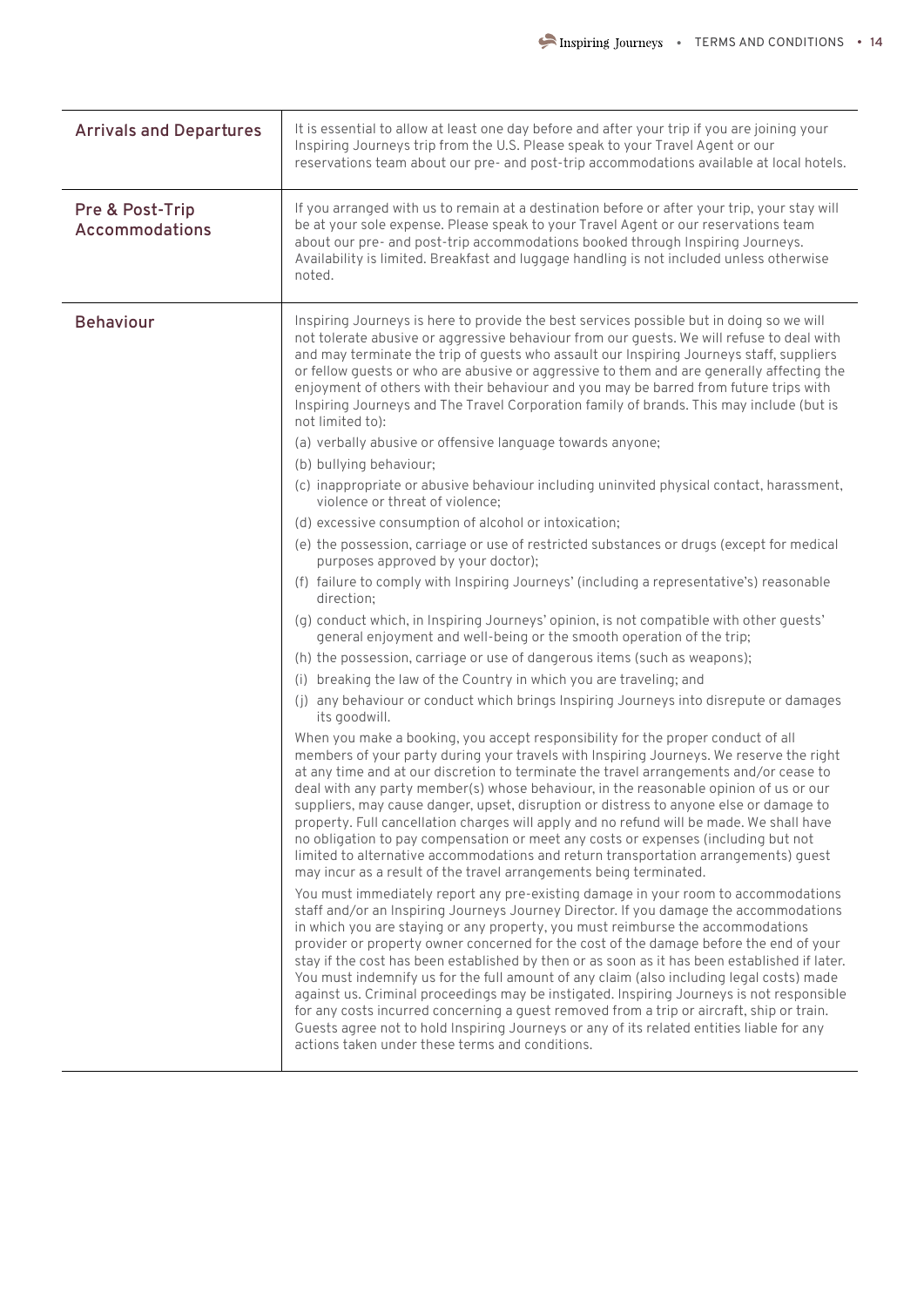| <b>Trip Participation</b>                         | You agree to accept the authority and decisions of our employees, Journey Directors and<br>agents whilst on trip with us. If in the opinion of any such person(s) or any other person<br>in a position of authority (such as, for example, a local supplier or hotel manager), your<br>health (including impact of an epidemic or pandemic), level of fitness or conduct at any<br>time before or during a trip is endangering or appears likely to endanger your health or<br>wellbeing or any third party (including any of our other quests) or the safe, comfortable<br>or happy progress of the trip, you may be excluded from all or part of the trip without<br>refund or recompense. Where you are excluded, we will have no further responsibility<br>towards you (including any return travel arrangements) and we will not meet any<br>expenses or costs incurred as a result of the exclusion. In the case of ill health, we may<br>make such arrangements we see fit and recover the costs thereof from you.<br>Many Optional Experiences are operated by independent third party suppliers. These<br>are not part of the trip package provided by us. Your contract will be with the operator<br>of the experience. We are not responsible for providing the experience, or anything that<br>happens during the experience. Some experiences involve outdoor activities and/or can<br>be physically demanding and may require signature of a waiver. You must make your<br>own decisions about experiences and participate only in activities that suit your physical<br>ability; we suggest that you speak with your medical provider if you have questions about<br>your abilities. We recommend you check whether any insurance you have also includes<br>your participation in adventure activities you may undertake. |
|---------------------------------------------------|------------------------------------------------------------------------------------------------------------------------------------------------------------------------------------------------------------------------------------------------------------------------------------------------------------------------------------------------------------------------------------------------------------------------------------------------------------------------------------------------------------------------------------------------------------------------------------------------------------------------------------------------------------------------------------------------------------------------------------------------------------------------------------------------------------------------------------------------------------------------------------------------------------------------------------------------------------------------------------------------------------------------------------------------------------------------------------------------------------------------------------------------------------------------------------------------------------------------------------------------------------------------------------------------------------------------------------------------------------------------------------------------------------------------------------------------------------------------------------------------------------------------------------------------------------------------------------------------------------------------------------------------------------------------------------------------------------------------------------------------------------------------------------------------------------------------------------------|
| Changes due to<br><b>National/Public Holidays</b> | During local or national holidays, certain facilities such as museums, sightseeing tours<br>and shopping may be limited or unavailable. In such instances itinerary changes are made<br>by Inspiring Journeys seeking to reduce inconvenience to guests. Such changes are<br>deemed not to be a major change to the itinerary, and no compensation will be payable to<br>quests. Holidays, closing days and other circumstances may necessitate a change of the<br>day of the week for scheduled regional meals, sightseeing or other activities. If you feel<br>your enjoyment might be diminished by any of these circumstances please check with<br>the respective national tourist office before selecting a specific departure date.                                                                                                                                                                                                                                                                                                                                                                                                                                                                                                                                                                                                                                                                                                                                                                                                                                                                                                                                                                                                                                                                                                |
| <b>For Your Comfort</b>                           | Inspiring Journeys enforces a strict no smoking (including e-cigarettes) and no alcohol<br>policy on board motorcoaches. Regular comfort stops are made on traveling days. Many<br>hotels, restaurants, trains, cruises and other venues are 100% smoke free.                                                                                                                                                                                                                                                                                                                                                                                                                                                                                                                                                                                                                                                                                                                                                                                                                                                                                                                                                                                                                                                                                                                                                                                                                                                                                                                                                                                                                                                                                                                                                                            |
| <b>Disclaimer of Warranties</b>                   | The Operator warrants only that the services shall be generally, though in view of the<br>vagaries of travel, not necessarily precisely, as described, and subject to changes and the<br>other terms and conditions herein. All other warranties, express and implied, including<br>warranties of fitness for a specific purpose and merchantability are expressly excluded.<br>There is no warranty that extends beyond the description of the face hereof.                                                                                                                                                                                                                                                                                                                                                                                                                                                                                                                                                                                                                                                                                                                                                                                                                                                                                                                                                                                                                                                                                                                                                                                                                                                                                                                                                                             |

# **Responsibility**

| <b>Complete Agreement</b> | These booking conditions, together with the other terms incorporated into this contract<br>referred to below, represent the entire agreement between the parties.                                                                                                                                                                                                                                                                                                 |
|---------------------------|-------------------------------------------------------------------------------------------------------------------------------------------------------------------------------------------------------------------------------------------------------------------------------------------------------------------------------------------------------------------------------------------------------------------------------------------------------------------|
| <b>Changes</b>            | The Operator shall be responsible to the quest for supplying the services and<br>accommodations described in the itinerary, except where they cannot be supplied or the<br>itinerary is changed due to delays or other causes of whatever kind or nature beyond the<br>Operator's control. In such circumstances, the Operator will seek to supply comparable<br>services, accommodations and itineraries and there shall be no refund in these<br>circumstances. |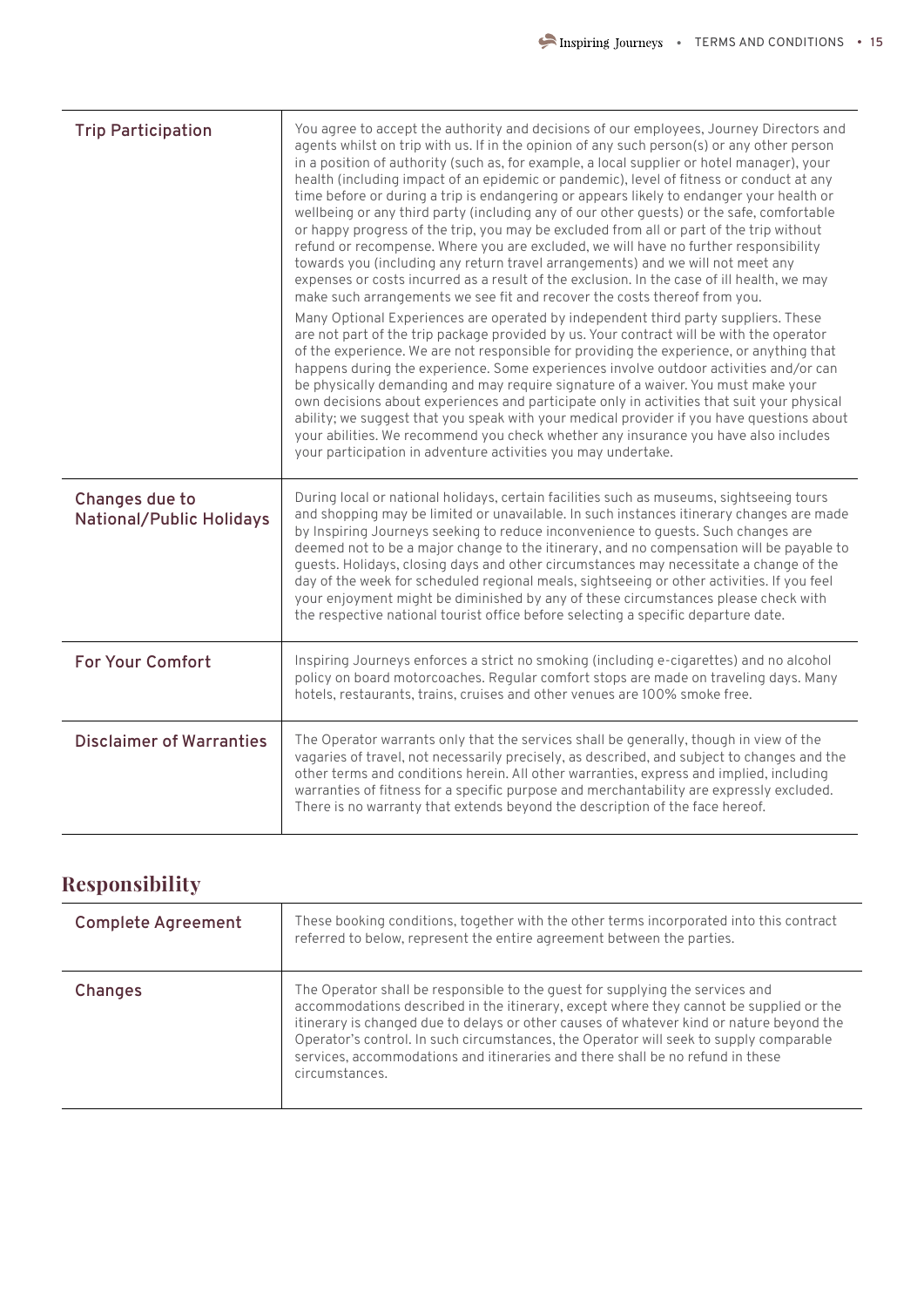| <b>Disclaimer of Liability</b> | To the maximum extent permitted by law, neither Inspiring Journeys nor the Operator<br>nor its agents or affiliated entities ("released parties") shall be responsible or<br>liable for cancellations, acts of other service providers, diversions or substitution of<br>equipment or any act, variation, postponement, omission or default by air carriers,<br>land carriers, hoteliers or hotels, transportation companies, or any other persons<br>providing services or accommodations to guests including any results thereof,<br>such as changes in services, accommodations or facilities. Nor shall they be liable<br>for loss or damage to baggage or property, or for injury, illness or death, or for<br>any damages or claims whatsoever arising from loss, negligence or delay from the<br>act, error, omission default or negligence of any person not its direct employee or<br>under its exclusive control, including any act, error, omission, default, or negligence<br>of any country, government or governmental authority, officer or employee. The<br>released parties shall not be liable for indirect, special or consequential damages.<br>All baggage and personal effects are at all times and in all circumstances at the risk of<br>the trip participant. Inspiring Journeys recommends that each guest obtains luggage<br>insurance. After return at the end of the trip, if lost articles are found and returned to<br>the owner, a service fee will be charged. The Journey Directors, carriers, hotels and other<br>suppliers who provide services on trip are independent contractors; they are not agents,<br>employees or servants of the Operator or its associated companies. All certificates and<br>other travel documents for services issued by the Operator are subject to the terms and<br>conditions specified by the carriers and suppliers and to the laws of the countries in<br>which the services are supplied. Carriage by sea is subject to the Carrier's Conditions of<br>Carriage which are expressly incorporated into this contract, copies of which are available<br>upon request. The released parties are not responsible for any criminal or other conduct<br>by third parties, whether criminal, intentional, grossly negligent, negligent or otherwise. |
|--------------------------------|-----------------------------------------------------------------------------------------------------------------------------------------------------------------------------------------------------------------------------------------------------------------------------------------------------------------------------------------------------------------------------------------------------------------------------------------------------------------------------------------------------------------------------------------------------------------------------------------------------------------------------------------------------------------------------------------------------------------------------------------------------------------------------------------------------------------------------------------------------------------------------------------------------------------------------------------------------------------------------------------------------------------------------------------------------------------------------------------------------------------------------------------------------------------------------------------------------------------------------------------------------------------------------------------------------------------------------------------------------------------------------------------------------------------------------------------------------------------------------------------------------------------------------------------------------------------------------------------------------------------------------------------------------------------------------------------------------------------------------------------------------------------------------------------------------------------------------------------------------------------------------------------------------------------------------------------------------------------------------------------------------------------------------------------------------------------------------------------------------------------------------------------------------------------------------------------------------------------------------------------------------------------------------------------------------------------------|
| <b>Additional Risks</b>        | Additional risks may arise including, but not limited to, hazards of traveling in<br>undeveloped areas, hazards of travel by boat, train, bus, car, truck, aircraft and other<br>means, animals, forces of nature, unrest, differing levels of sanitation, differing safety<br>standards, risks associated with water, drinks, food, plants, insects and animals, diseases<br>and transmission of disease to you or members of your family or party, accident or<br>illness in areas of difficult evacuation or poor medical facilities, acts of governments; all<br>occurring during the trip or while coming to or returning from the trip. You are voluntarily<br>participating, knowing there are risks. You agree to accept any and all risks. You release<br>and discharge Inspiring Journeys, its related companies and personnel from, and agree<br>not to make a claim against any of them for, any and all claims, known or unknown, arising<br>from contracting for, traveling to or from, or traveling during, and in any and every way<br>participating in a trip, even where caused by negligence of any of these released and<br>discharged persons and entities. This release and discharge of liability, assumption of risk<br>and agreement not to make a claim is entered into on behalf of you and all members of<br>your family and party, also including minors. This agreement also binds your heirs, legal<br>representatives and assigns.                                                                                                                                                                                                                                                                                                                                                                                                                                                                                                                                                                                                                                                                                                                                                                                                                                                    |
| <b>Safety</b>                  | Where the guest occupies a motorcoach seat fitted with a safety belt, neither Inspiring<br>Journeys nor the Operator nor its agents or co-operating organizations or service<br>providers will be liable for any injury, illness or death or for any loss or damages or claims<br>whatsoever arising from any accident or incident, if the safety belt is not being worn at<br>the time of such an accident or incident. This exclusion and limitation of liability shall not<br>be used to imply that the Operator or its agents or affiliated entities are liable in other<br>circumstances.                                                                                                                                                                                                                                                                                                                                                                                                                                                                                                                                                                                                                                                                                                                                                                                                                                                                                                                                                                                                                                                                                                                                                                                                                                                                                                                                                                                                                                                                                                                                                                                                                                                                                                                        |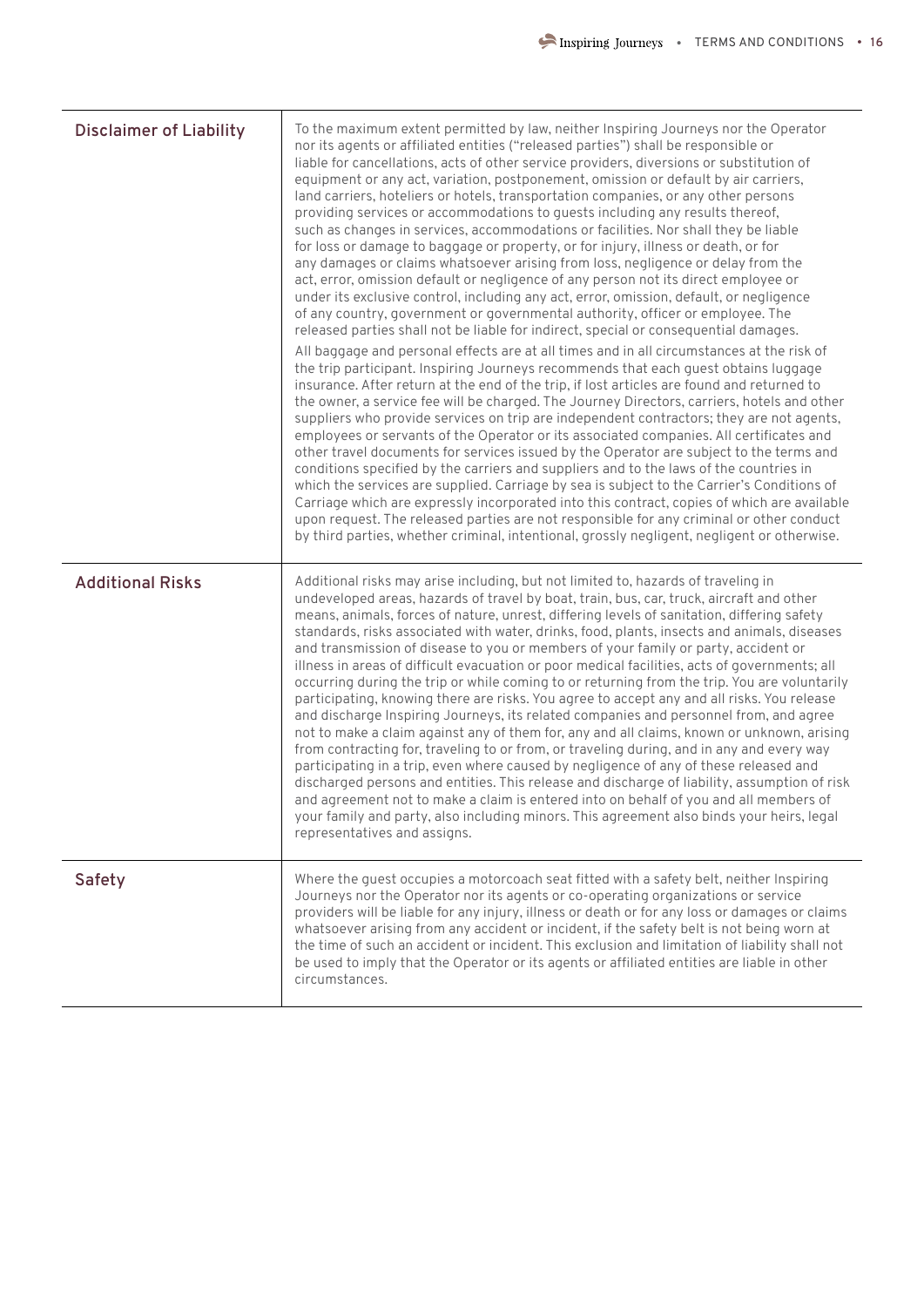| <b>International Treaties</b>                      | Transportation companies, airlines etc. are not to be held responsible for any act,<br>omission or event during the time guests are not on board planes, transportation or<br>conveyances. We rely on international convention which may apply to the services<br>provided by us, our suppliers or agents with respect to any claim of any nature brought<br>by you against us as a result of the provision of those services. International conventions<br>which apply may include: Warsaw Convention 1929, (as amended by Hague Protocol and<br>Montreal Protocol) in relation to air travel, or Montreal Convention; the Berne Convention<br>for rail travel; Athens Convention 1974 for carriage by sea; the Geneva Convention for<br>carriage by road and the Paris Convention 1962 for Hotels. We are to be regarded as<br>having all the benefits of these conventions on limiting our liability in relation to any claim<br>for death, injury, loss, damage and delay to guests and luggage.                                                                                                                                                                                                                                                                                                                                                                                                                                                                                                                                                                                                                                                                                                                                                                                                                                         |
|----------------------------------------------------|----------------------------------------------------------------------------------------------------------------------------------------------------------------------------------------------------------------------------------------------------------------------------------------------------------------------------------------------------------------------------------------------------------------------------------------------------------------------------------------------------------------------------------------------------------------------------------------------------------------------------------------------------------------------------------------------------------------------------------------------------------------------------------------------------------------------------------------------------------------------------------------------------------------------------------------------------------------------------------------------------------------------------------------------------------------------------------------------------------------------------------------------------------------------------------------------------------------------------------------------------------------------------------------------------------------------------------------------------------------------------------------------------------------------------------------------------------------------------------------------------------------------------------------------------------------------------------------------------------------------------------------------------------------------------------------------------------------------------------------------------------------------------------------------------------------------------------------------|
| <b>Choice of Law and</b><br><b>Venue Selection</b> | This Agreement is deemed to be entered into in Orange County, California. The exclusive<br>venue for any action concerning the interpretation, enforcement, or breach of any<br>term, obligation, or duty as contained or related to these Booking Conditions or any<br>grievance relating to the trip shall be solely in the Superior Court of California in or for<br>Orange County or the United States District Court for the Central District of California.<br>This Agreement shall be construed according to the internal laws of California without<br>regard to conflicts of law principles. All guest claims must be submitted in writing and<br>received by Inspiring Journeys no later than 60 days after completion of the Inspiring<br>Journeys trip. Guest claims not submitted and received within this time shall be deemed<br>to be waived and barred. In any legal action, arbitration, or other proceeding to enforce,<br>interpret or construe the terms of this Agreement, or concerning any grievance relating to<br>the trip, the prevailing party shall be entitled to recover actual reasonable attorneys' fees,<br>costs and expenses.                                                                                                                                                                                                                                                                                                                                                                                                                                                                                                                                                                                                                                                                            |
| <b>Errors and Omissions</b>                        | In the case of computer or human billing errors, we reserve the right to re-invoice guests<br>and their Travel Agents with correct billing.<br>Every effort is made to accuracy of our brochures and website; however, Inspiring<br>Journeys cannot be held responsible for printing or typographical errors, or errors arising<br>from unforeseen circumstances. Moreover, photographs and descriptions of locations<br>or attractions are merely representative of conditions that existed at time of brochure<br>printing and conditions may not be the same at the time of your journey.<br>The airline(s) featured or nominated in our brochures or website do not by virtue of their<br>endorsement commit or represent themselves either as contracting with any purchaser of<br>a trip from Inspiring Journeys or as having any other legal relationship with them.<br>All bookings made with any provider of any transport, facilities, meals, other goods or<br>of any services are subject to terms and conditions and exclusions and/or limitations of<br>liability imposed by them in relation to matters not covered particularly and expressly by<br>your agreement with Inspiring Journeys.<br>If you decide that you do not want to visit a country or part of a country you intended to<br>visit because of any law, condition or requirement of any government or governmental<br>authority, official, servant or agent, you are responsible for any costs, expenses, charges,<br>fees, losses or damage incurred as a consequence and any cancellation or amendment<br>fees. None of the companies in the Inspiring Journeys group of companies, or any of their<br>staff or agents, accept any responsibility or liability for your acts, omissions, defaults,<br>conduct, state of health, condition or circumstances. |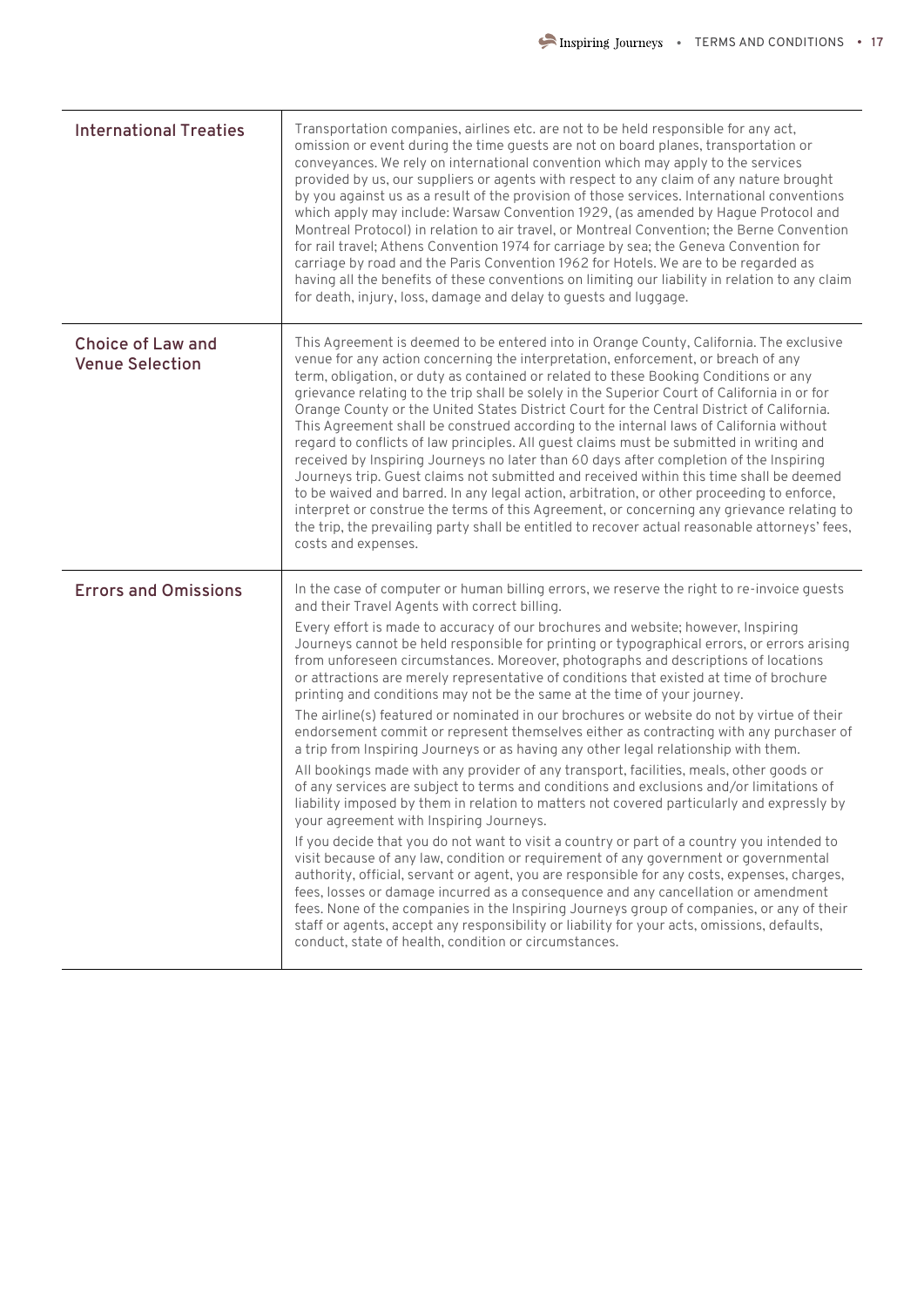## **Complaint Procedures and Consumer Protection**

| <b>Complaint Procedure</b>                                    | If you have a problem during your trip please inform Inspiring Journeys' Journey Director<br>immediately, who will try to make things right. Such assistance may include providing<br>information on health services, local authorities and consular assistance as well as<br>arranging communication and/or making alternative travel arrangements. We may charge<br>a fee for these services where you have caused the problem intentionally or by your own<br>negligence. If the matter was not resolved locally, please write to Inspiring Journeys'<br>Guest Relations Department at the address below within sixty (60) days of the end of<br>your Inspiring Journeys trip, as it is important that you provide us the information quickly.<br>Please quote your booking reference number and all relevant information. Failure to<br>follow this procedure may delay or deny us the opportunity to investigate and rectify the<br>problem, which may affect the way your complaint is dealt with and your rights under<br>this contract. Accordingly, any claim not received in writing within this time is waived and<br>barred.                                                                                                                                                                                                                                                                                                                                                                                                                                                                                                                                                                                                                                                                                                                                                        |
|---------------------------------------------------------------|-------------------------------------------------------------------------------------------------------------------------------------------------------------------------------------------------------------------------------------------------------------------------------------------------------------------------------------------------------------------------------------------------------------------------------------------------------------------------------------------------------------------------------------------------------------------------------------------------------------------------------------------------------------------------------------------------------------------------------------------------------------------------------------------------------------------------------------------------------------------------------------------------------------------------------------------------------------------------------------------------------------------------------------------------------------------------------------------------------------------------------------------------------------------------------------------------------------------------------------------------------------------------------------------------------------------------------------------------------------------------------------------------------------------------------------------------------------------------------------------------------------------------------------------------------------------------------------------------------------------------------------------------------------------------------------------------------------------------------------------------------------------------------------------------------------------------------------------------------------------------------------------------|
| <b>Guests who Purchase</b><br>from within California          | Transactions entered with Inspiring Journeys are covered by the California Travel<br>Consumer Restitution Fund (TCRF) if the guest is in California at the time of payment.<br>Eligible guests may file a claim with TCRF if the guest is owed a refund of more than \$50<br>for transportation or travel services which the seller of travel failed to forward to a proper<br>provider or such money was not refunded when required. The maximum amount which<br>may be paid by the TCRF to any one guest is the total amount paid on behalf of the guest<br>to the seller of travel, not to exceed \$15,000. A claim must be submitted to the TCRF<br>within 12 months after the scheduled completion date of the travel. A claim must include<br>enough documentation to prove your claim and a \$35 processing fee. Claimants must<br>agree to waive their right to other civil remedies against a registered participating seller<br>of travel for matters arising out of a sale for which you file a TCRF claim. You may request<br>a claim form by writing to:<br>Travel Consumer Restitution Corporation, P.O. Box 6001, Larkspur, CA 94977-6001; or by<br>faxing a request to: (213) 897-8846.                                                                                                                                                                                                                                                                                                                                                                                                                                                                                                                                                                                                                                                                                         |
| <b>Guests Purchasing from</b><br><b>Outside of California</b> | Transactions entered with Inspiring Journeys are not covered by the California Travel<br>Consumer Restitution Fund.                                                                                                                                                                                                                                                                                                                                                                                                                                                                                                                                                                                                                                                                                                                                                                                                                                                                                                                                                                                                                                                                                                                                                                                                                                                                                                                                                                                                                                                                                                                                                                                                                                                                                                                                                                             |
| <b>Data Protection</b>                                        | To process your trip booking, Inspiring Journeys will need to use personal information<br>for you and guests in your booking. Personal information may include each guest's name,<br>address, phone number, email address, passport number, and sensitive information such<br>as health, medical, dietary, mobility, religious or other special requirements. This personal<br>information may be passed on to other suppliers of your travel arrangements in addition<br>to public authorities (such as customs and immigration), security and credit checking<br>organizations, and otherwise as required by law. We may need to provide personal<br>information to contractors who provide services to or for us (e.g. sending mail, providing<br>marketing assistance, etc). This may involve sending personal information (including<br>sensitive information) to other countries that may not afford the same level of protection<br>of personal information. In making your booking, you consent to your personal data being<br>passed to relevant third parties as set out above.<br>We may also use the personal information you provide us to review and improve the<br>quided vacations and services that we offer, and to contact you (by post, email and/or<br>telephone) about other guided vacations and services offered by Inspiring Journeys that<br>you may be interested in (providing you have opted in to receive this information). You<br>can update, delete, or request access to your personal information directly through our<br>online form at<br>https://ttc.com/personal-data-request/<br>If you would like to receive a copy of the personal information we hold about you, write to<br>us at AAT KINGS TOURS PTY. LTD., 82-86 BOURKE ROAD, ALEXANDRIA NSW AUSTRALIA<br>2015. A fee may be charged for supplying you with this information as permitted by law. |